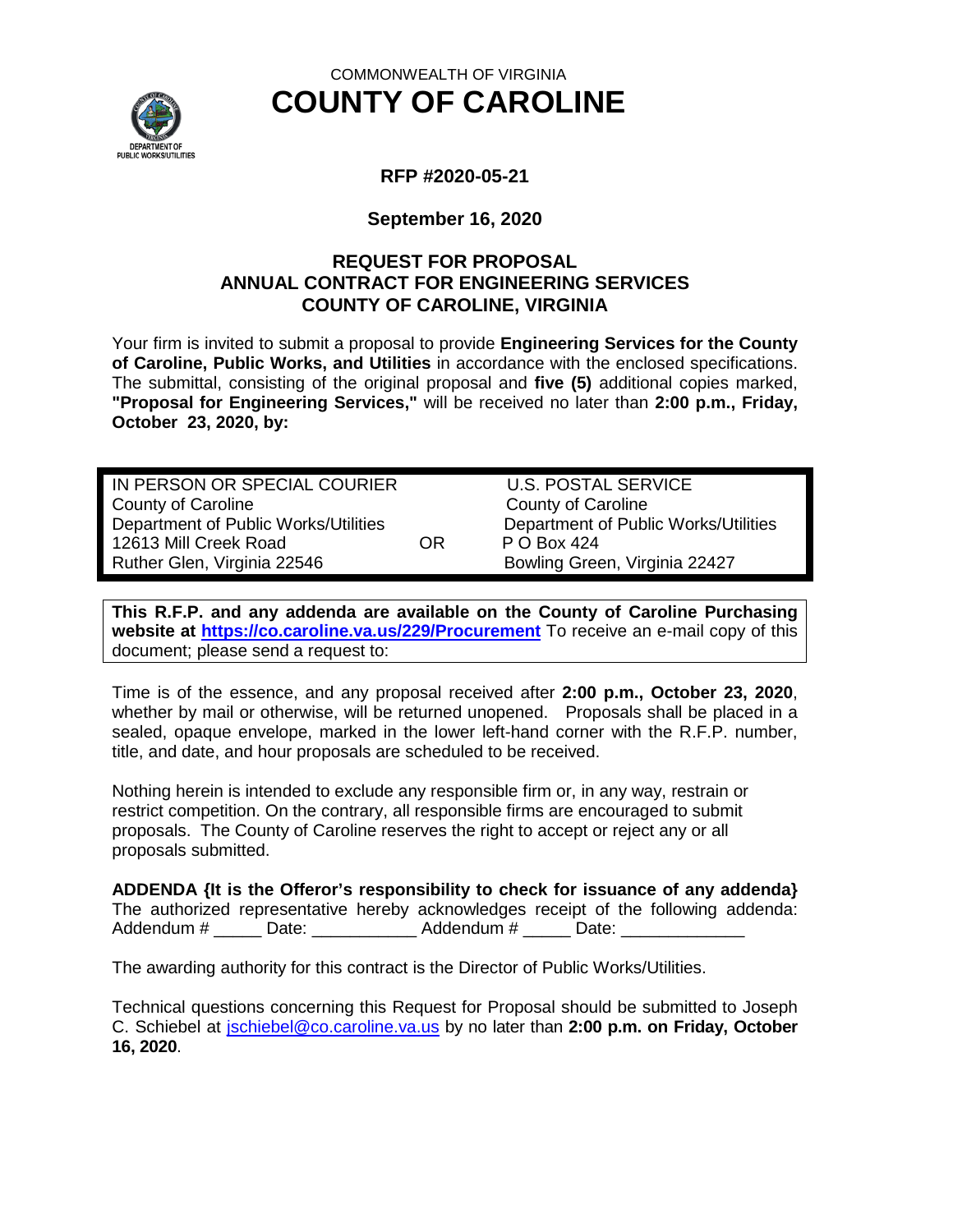### **BACKGROUND INFORMATION**

The County of Caroline requires Professional Engineering Services related to planning, design, and construction of potable water and sanitary sewer systems, involving both new construction and modification/rehabilitation of existing County facilities, and intends to consolidate these requirements into a three (3) year, non-exclusive contract for these services, with the option to extend the contract for two (2) additional one (1) year periods, cancelable by the County on sixty (60) days notice.

The County reserves the right to award contracts to more than one qualified offeror, depending on the expertise of the offering firms and the needs of the County. Selection will be as outlined below in the "Selection Process" and "Selection Procedure" sections. The selected offeror(s) may be asked to perform a variety of services throughout the term of the contract. Individual work assignments will be made for specific services from the offeror during the term of the contract.

Work assignments shall be made on an "as needed" basis. There is no assurance that a successful offeror will receive any work assignments whatsoever under the contract awarded as a result of this Request for Proposals. CAROLINE COUNTY RESERVES THE RIGHT AT ALL TIMES TO PERFORM WORK IN-HOUSE OR TO SEPARATELY BID AND AWARD LARGE PROJECTS ON A COMPETITIVE SELECTION BASIS.

# **SCOPE OF SERVICES**

Below are the general types of services expected to be provided by the consultant, and the minimally acceptable standards of performance. The scope of work for individual work assignments will be negotiated prior to the approval of the specific assignment. This outline is intended as a guide for offerors to describe the nature of the services sought and the qualifications required. Projects during the term of this contract may be expected to fall into one or more of the following categories:

Master Planning (Water and Wastewater) Water Supply, including Hydro-geological investigation, Production, Treatment, Distribution, and Storage River Intake Permitting River Intake Design Wastewater Collection, Conveyance, and Treatment Contract Bidding, Construction Administration, and Inspection Services Plan Review/Local Approval Grading, Erosion, and Sediment Control Surveying Manage and Implement Solid Waste Environmental Monitoring Groundwater Monitoring Plan Groundwater Sampling, Chemical Analysis, Associating Reporting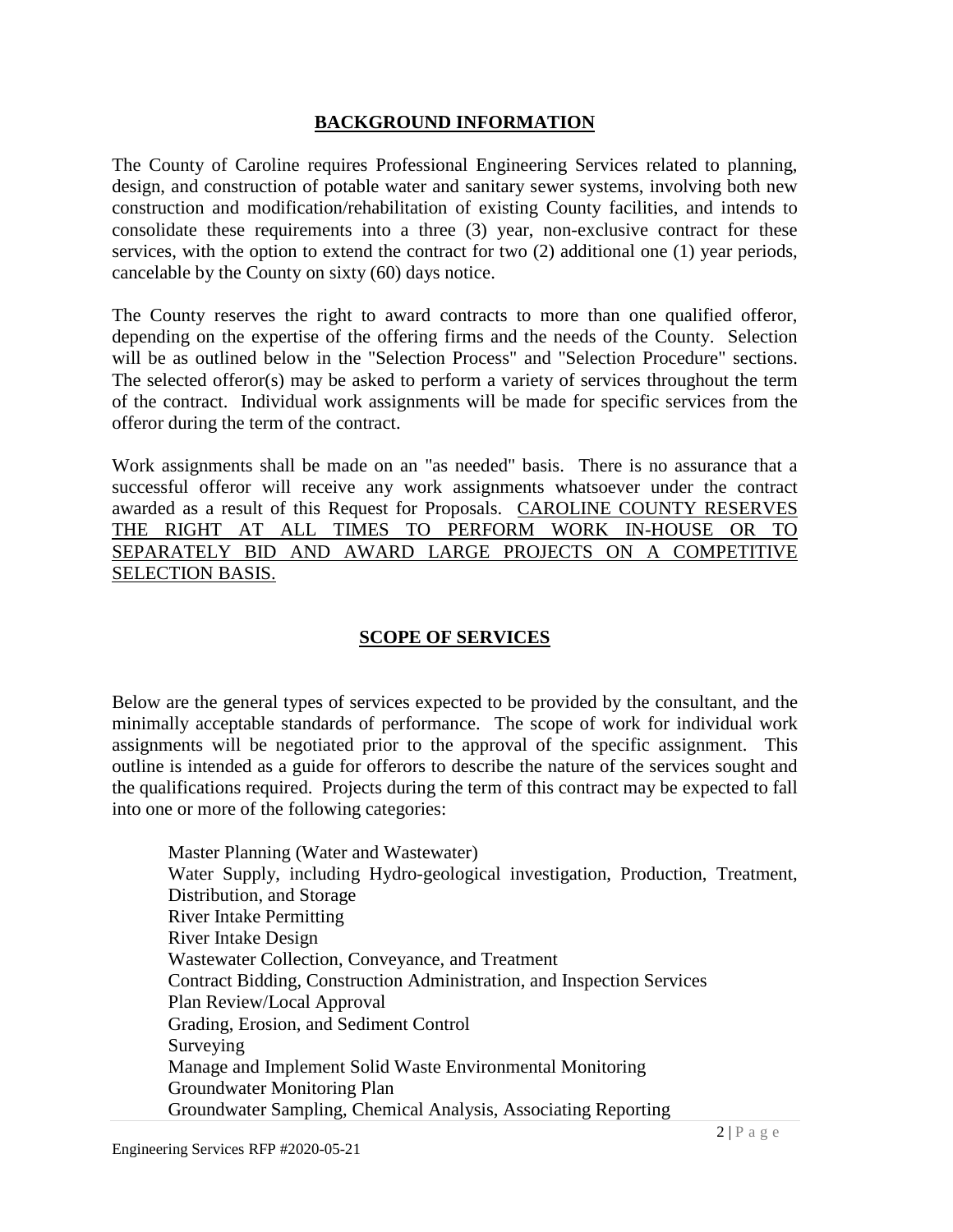Gas Extraction System and Flare Monitoring Solid Waste Disposal and Collection Construction of Groundwater Monitoring Wells and Completion Reports Gas Monitoring, Sampling, Analysis, and Reporting Solid Waste Master Planning

### **BASIC SERVICES OF ENGINEER**

- 1.1 Basic Services.
	- A) The selected firm(s) shall perform Professional Engineering Services, related to potable water and sanitary sewer systems, including, but not limited to: civil, electrical, environmental, mechanical and structural Engineering Services; surveying and architectural services; and all other services incidental thereto;
	- B) The selected firms(s) shall perform Professional Environmental Engineering Services pertaining to its closed sanitary landfill facility and other solid waste management facilities, including, but not limited to civil, electrical, environmental, mechanical, and structural Engineering Service; groundwater and landfill gas extraction systems and flare, and required periodic monitoring and maintenance; along with a wide range of related environmental and engineering services may also be accommodated under this contract; and all other services incidental thereto;

The Engineer and Surveyor represent that they will perform all tasks in accordance with generally accepted professional standards, and further represent that they will provide the County with the best possible advice and consultation within their authority and capacity as a Professional Engineer or Certified Land Surveyor in the Commonwealth of Virginia. The Engineer will comply with the regulations, laws, ordinances, and requirements of all governmental agencies and authorities that have jurisdiction over design criteria and environmental impact applicable to services provided to the County.

1.2 Study and Preliminary Design Phase.

Upon receipt of a request from the Director of Public Works/Utilities, in the form of a letter or an e-mail:

- A. Determine, through discussion with County personnel and other appropriate means, the task requirements, and review all available data.
- B. In consultation with the County, and on the basis of all available information, determine the Scope of Work. The Scope of Work shall include a not-to-exceed fee for all services proposed to be provided for the task.
- C. Upon approval of the Scope of Work by the Director of Public Works/Utilities, perform all necessary research, field, and survey work. Any work performed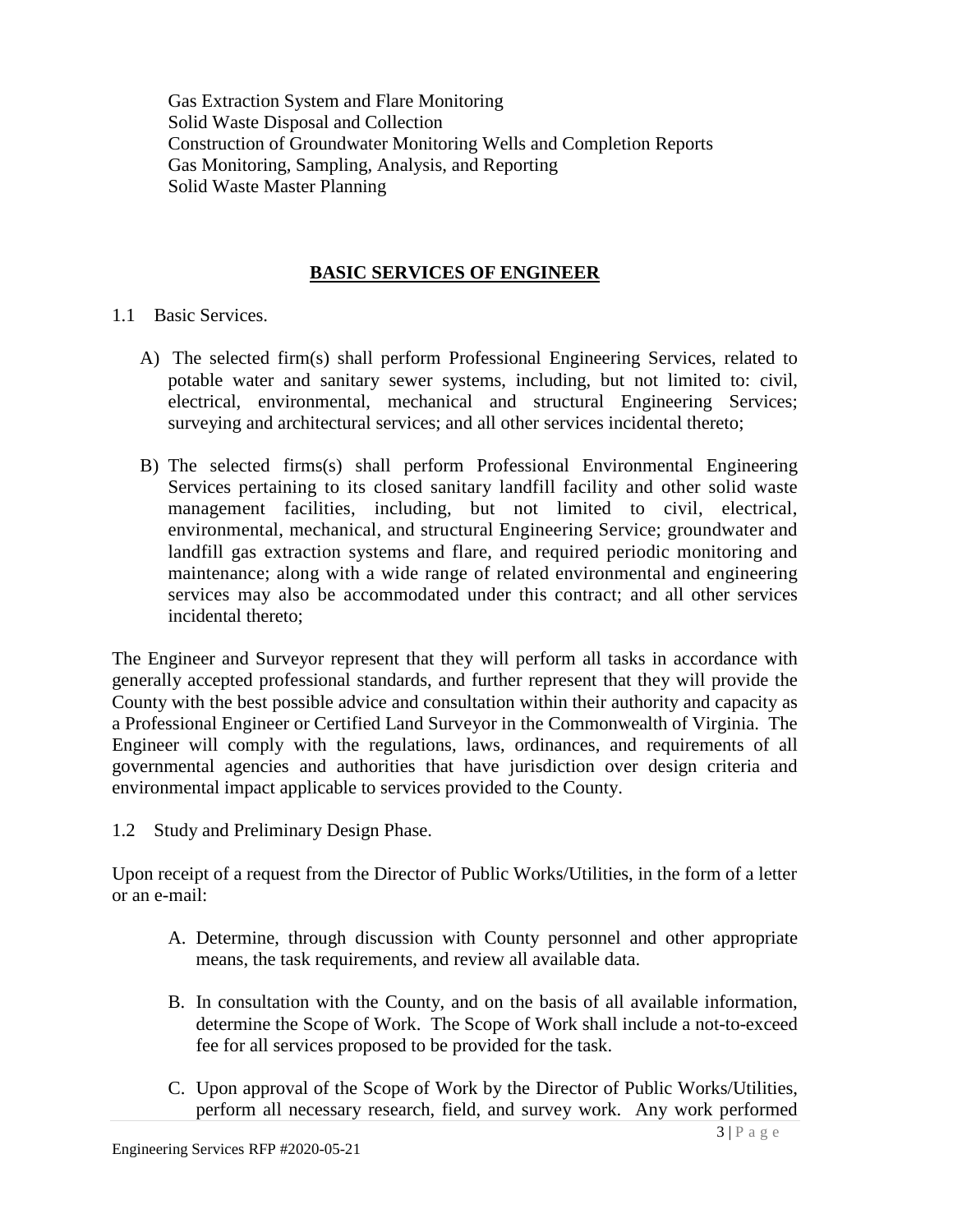without approval of the Scope of Work, either by letter or by e-mail from the Director of Public Works/Utilities, will be at the expense of the Engineer.

- D. Prepare preliminary design documents consisting of construction plans, survey plats, and specifications.
- E. Based on the information contained in the preliminary design documents, submit an opinion of probably project cost including, but not limited to, construction costs and contingencies.
- F. Furnish three (3) copies of the preliminary design documents and the Engineer's opinion of probable project cost to the County, and present and review them with the County.
- G. Furnish all such documents, plans, and design data as may be required for, and assist in the preparation of, the required documents so that the County may obtain approvals of all such governmental agencies and authorities as have jurisdiction over design criteria and environmental impact applicable to the project, and assist in obtaining such approvals by participating in submissions to and negotiations with appropriate officials and authorities, including administrative hearings involving the project. The Engineer will attend as many hearings and meetings as are necessary to obtain such approval.

# 1.3 Final Design Phase.

Upon completion of the preliminary design phase and notification by the County that the preliminary design documents are acceptable in all respects to the County and to all governmental agencies and authorities as have jurisdiction over design criteria and environmental impact applicable to the project, the Engineer shall:

- A. On the basis of the preliminary design documents as finally approved, prepare the final construction plans and specifications, easements plats, and the contractor documents, which shall include bid forms, notice to bidders, instructions to bidders, advertisement, bid proposals, contract form, bonding and insurance requirements and, where applicable, federal compliance requirements, and assist in the preparation of other related documents.
- B. Furnish all such documents, plans, and design data as may be required for, and assist in the preparation of, the required documents so that the County may obtain approval of such from all governmental agencies and authorities as have jurisdiction over design criteria and environmental impact applicable to the project, and assist in obtaining such approvals by participating in submissions to and negotiations with appropriate officials and authorities, including administrative hearings involving the project. The Engineer will attend as many hearings and meetings as are necessary to obtain such approval.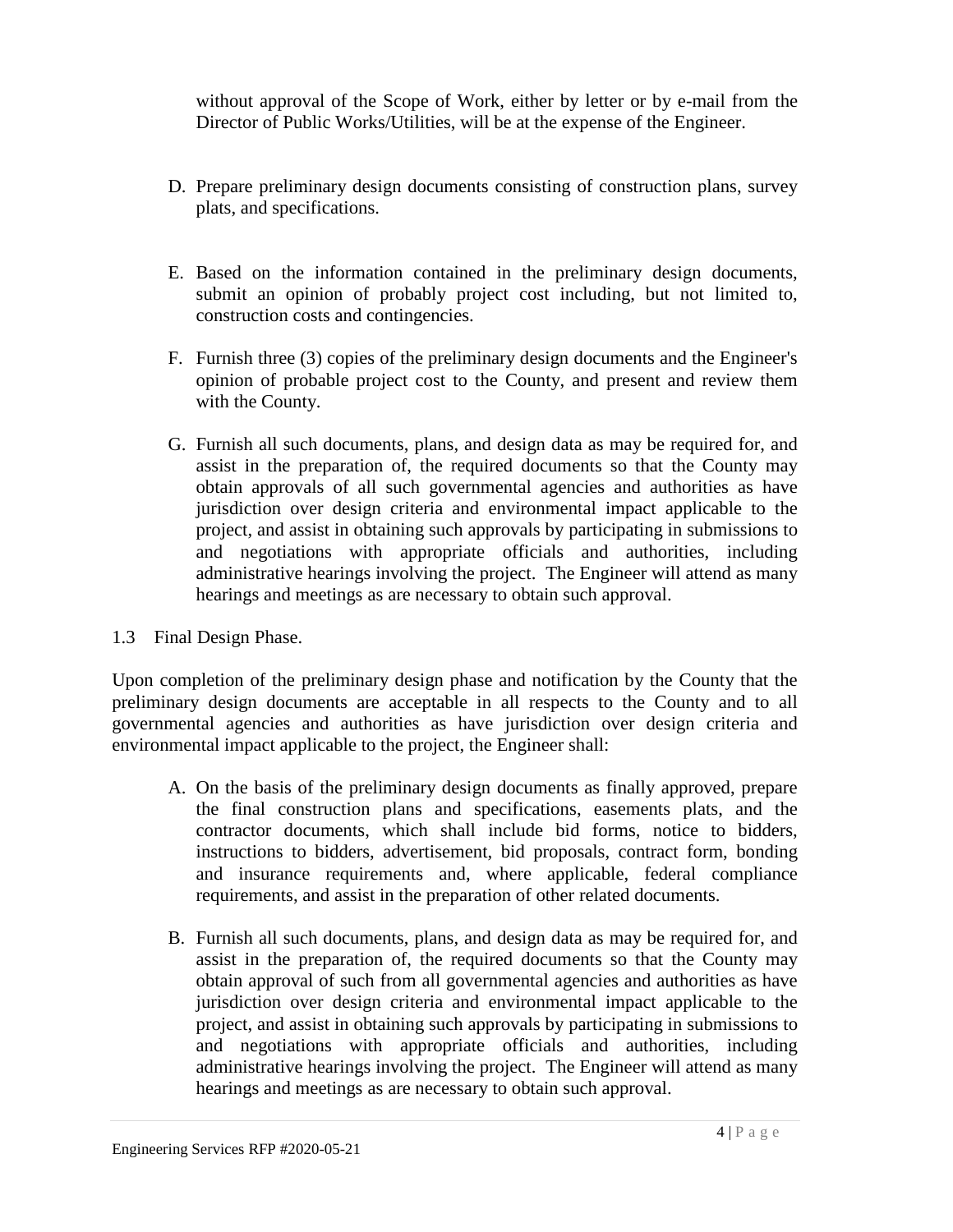- C. Furnish The County with a revised opinion of probable project cost based on the final plans and specifications and other related documents.
- D. Prepare any necessary documents for alternate bids requested by the County.
- E. Furnish as required copies of the final plans and specification, contract documents, and all other related documents to the County and present and review all such documents with the County.
- 1.4 Bidding or Negotiating Phase.

After authorization from the Director of Public Works/Utilities to proceed with the bidding or negotiating phase, the Engineer shall:

- A. Assist The County in obtaining bids or negotiating proposals for each prime contract for construction.
- B. Consult with and advise the County as to the acceptability of subcontractors and other persons and organizations proposed by the prime contractor.
- C. Consult with and advise the County as to the acceptability of substitute materials and equipment proposed by contractor.
- D. Assist the County in evaluating bids or proposals and in assembling and awarding contracts.
- E. Prepare four (4) sets of all documents necessary for the County and the Contractor(s) to enter into a Contract for the construction of the project and forward all such documents to the Contractor for execution.
- 1.5 Constructing Phase:

During the construction phase, the Engineer shall:

- A. Furnish The County with an additional three sets of plans and furnish The County's Contractor(s) with an additional four (4) sets of plans.
- B. Consult with and advise the County and act as its representative as normally expected of Professional Engineers; the County's instructions to Contractor(s) will be issued by the Engineer through the inspector. The Engineer will have the authority to act on behalf of the County to the extent authorized by the County.
- C. Make periodic visits as necessary, to the site to observe as an experienced and qualified design professional the progress and quality of the executed work and to determine if the work is proceeding in accordance with the final plans and specifications and the contract documents. The Engineer's efforts will be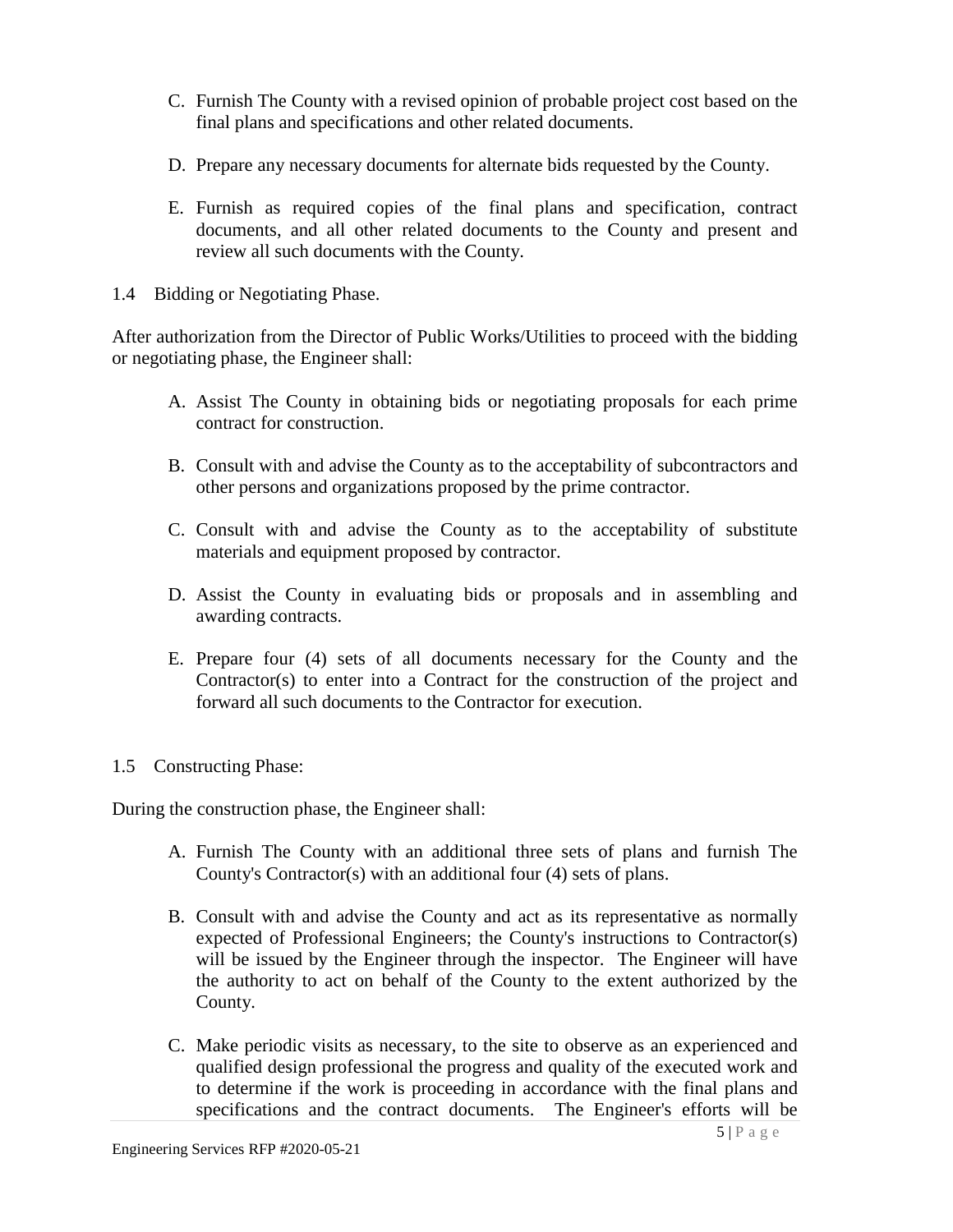directed toward providing assurance for the County that the completed project will conform to the final plans and specifications and to the contract documents. During such visits and on the basis of its on-site observations, the Engineers shall keep the County informed in writing of the progress of work, endeavor to guard The County against defects and deficiencies in the work of the contractor(s), shall notify the County of any observed defects or deficiencies in the work of the contractor(s), and shall disapprove or reject work as failing to conform to the final plans and specifications or contract documents.

- D. Review and approve shop drawings and samples, the results of tests and inspections and other data which contractor(s) is required to submit for conformance with the design concept of the project and compliance with the information given in the final plans and specifications and the contract documents; determine the acceptability of substitute materials and equipment proposed by contractor; and receive and review maintenance and operating instructions, schedules, guarantees, bonds, and certificates in accordance with the final plans and specifications and contract documents.
- E. Issue instructions of the County to each contractor and prepare all change orders as required; the Engineer may, as the County's representative, require special inspection or testing of the work and shall act as interpreter of the requirements of the final plans and specifications and the contract documents and judge of the performance thereunder by the parties thereto.
- F. Based on the Engineer's on-site observations as an experienced and qualified design professional and on his review of contractor's applications for payment and the accompanying data and schedules, the Engineer shall advise the County as to the amount owing to contractor(s) and indicate whether he approves such amounts; such approvals of payment will constitute a representation to The County, based on such observations and review, that the work has progressed to the point indicated and that, to the best of the Engineer's knowledge, information, and belief, the quality of the work is in accordance with the final plans and specifications and the contract documents (subject to an evaluation of the work as a functioning project upon substantial completion, to the results of any subsequent tests called for in the final plans and specifications and the contract documents, and to any qualifications stated in its approval).
- G. Conduct an inspection to determine if the project is substantially complete and a final inspection to determine if the project has been completed in accordance with the final plans and specifications and the contract documents and if each contractor has fulfilled all of its obligations thereunder so that the Engineer may indicate to the County, in writing, that final payment should be made to each contractor.
- H. Provide the County with digitized plans in a format to be specified by the County.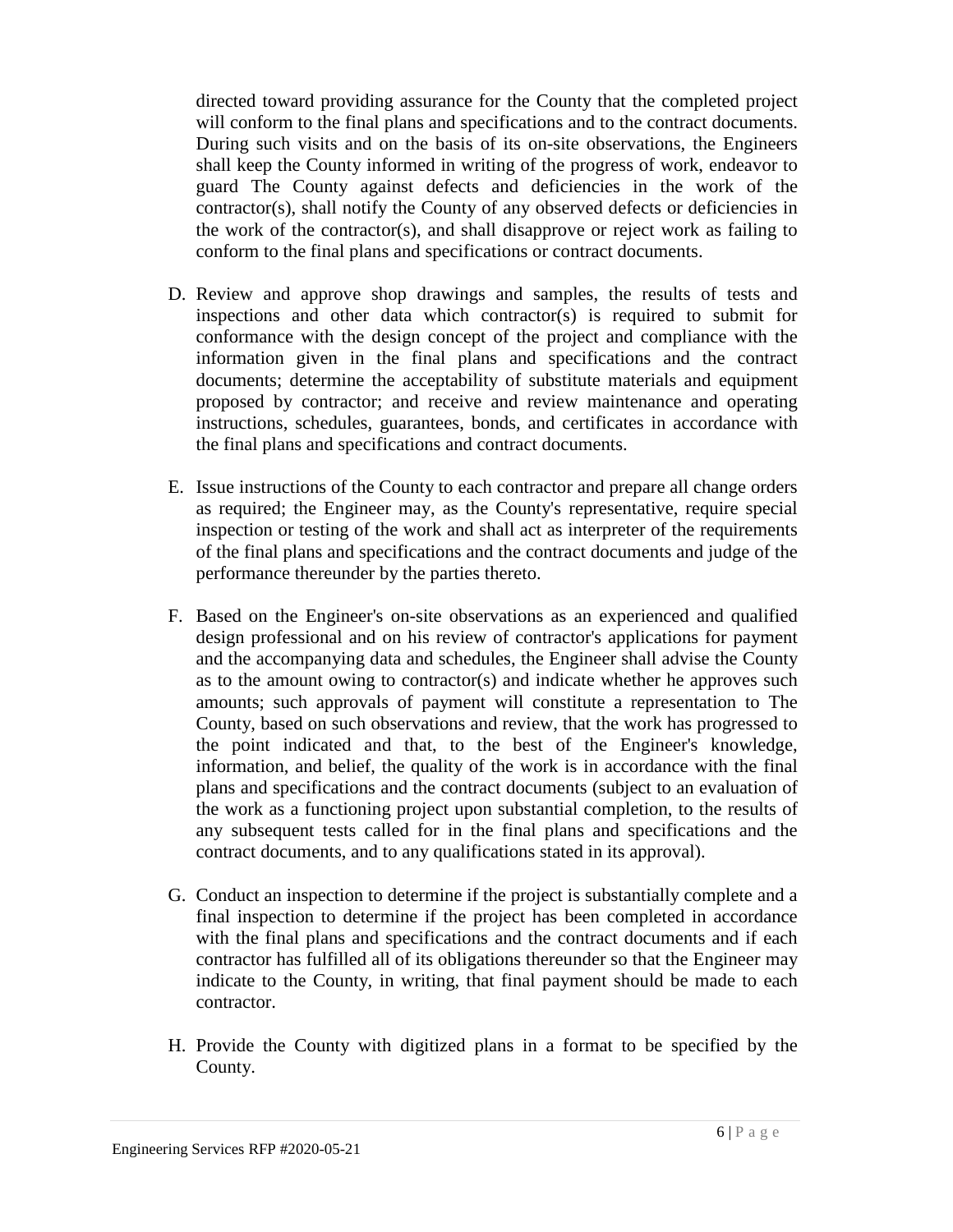I. Engineer shall not be responsible for the acts or omissions of the contractor(s), any subcontractor of the contractor's or subcontractor's agents or employees or any other persons (except its own employees and agents) at the project site or otherwise performing any of the work of the project, not the result of the negligence, errors or omissions of the Engineer.

# **COUNTY'S RESPONSIBILITIES**

- 2.1 The County shall:
	- A. Provide to the Engineer all information in possession of the County, which related to the County's requirements for the project or which is relevant to the project.
	- B. Assist the Engineer in obtaining permission to enter upon public and private property as required for the Engineer to perform its services. The County will acquire the necessary easements and/or property.
	- C. Examine all studies, test results, reports, sketches, drawings, specifications, and proposals, and other documents presented by the Engineer.
	- D. Pay all advertising costs necessary to obtain bids for contractors.
	- E. Designate a person to act as the County's representative with respect to the work to be performed under this agreement. Such person shall have the authority to transmit instructions, receive information, interpret and define the County's policies and decisions with respect to materials, equipment, elements, and systems pertinent to the Engineer's services.

# **DESIGN CRITERIA FOR ALL COUNTY PROJECTS**

- All designs shall conform to the latest County, state, and federal regulations or standards.
- All designs shall conform to the latest County and state erosion control and sedimentation rules, regulations, and ordinances. An erosion control and sedimentation plan must be approved by the County Erosion and Utility Inspection Department and included in the final approved set of utility plans.
- The Engineer shall be responsible for coordinating his design and construction work with other Engineers where the projects connect or are affected by other projects.

The Engineer shall furnish a set of as-built project plans (recording drawings) as reflected by the inspection reports and field notes prepared on blackline mylar film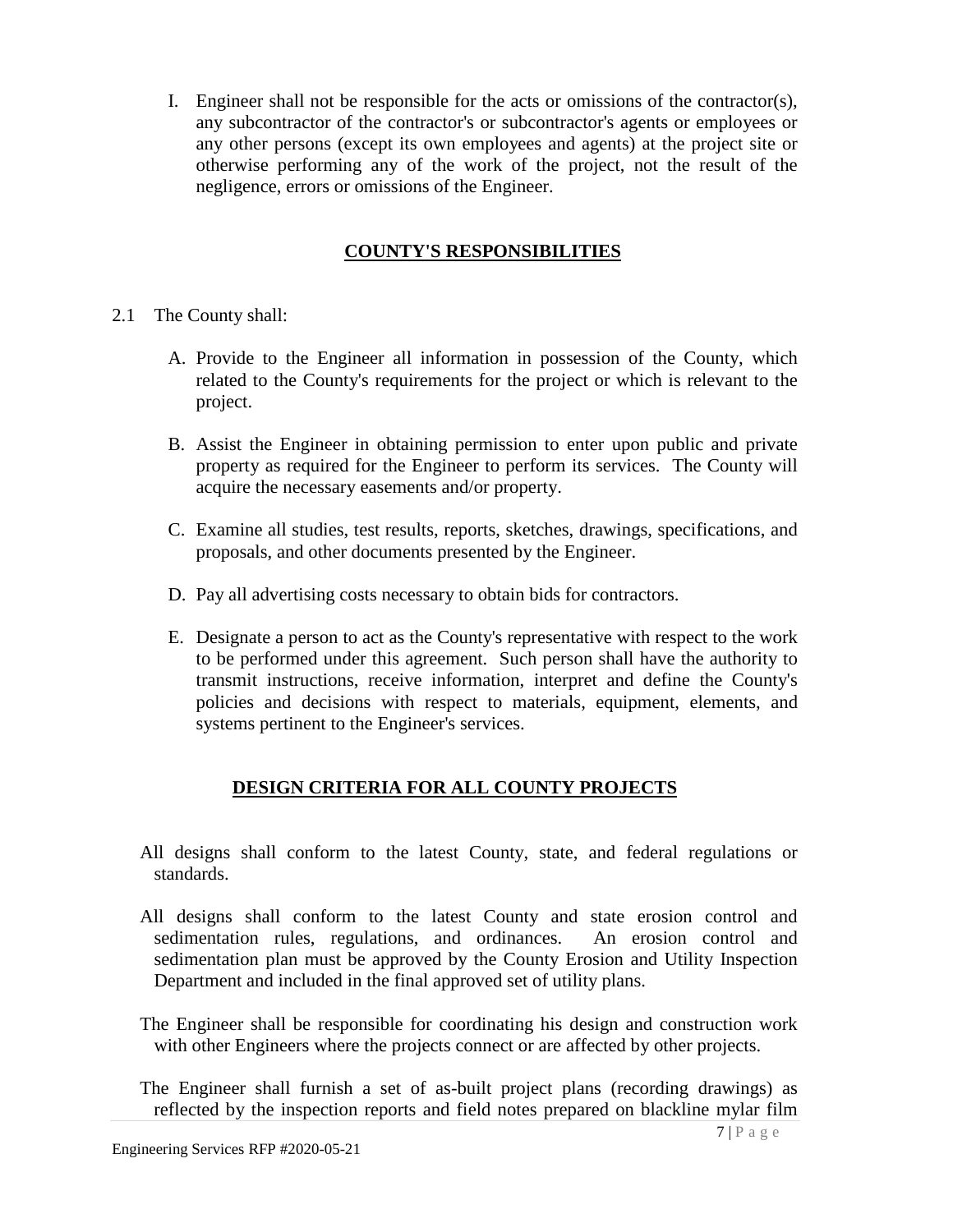from information furnished by the project inspector at no additional cost to the County.

A completion date for submittal of engineering plans shall be established.

- The Engineer shall submit plans and specifications and assist in obtaining approval from all local, state, and federal regulatory agencies.
- The Engineer shall furnish the necessary plans and assist in the preparation of the application for Virginia Department of Transportation permits as necessary.
- A letter will be sent in a form approved by the County by the Engineer to all property owners requesting permission to enter their property for surveys.

No trees or shrubs shall be cut without prior approval of the property owner.

- The Engineer shall prepare all bid documents on forms as approved by the County. He shall furnish the County with four (4) sets of specifications. The Engineer shall also furnish four (4) sets of plans to the County's contractor at no cost. Additional sets will be furnished at reproduction cost.
- The Engineer shall advertise for bids in local newspaper and furnish plans and specifications at the Engineer's sole expense to Dodge Report, Builder's Exchange, and The Association of General Contractors. Advertisement for bids shall be coordinated with the respective County department. Cost of advertising in newspaper will be paid by the County.
- Monthly progress reports on the construction shall be submitted to the Director of Public Works/Utilities.
- The Engineer shall designate in writing a project manager with authority to act on behalf of the firm in technical matter.

# **SELECTION PROCESS**

- A. EVALUATION CRITERIA shall include, but are not necessarily limited to:
	- 1. Priority assigned to Caroline County projects by offeror;
	- 2. Depth and variety of staff expertise, including without limitation:
		- a. resumes of key individuals
		- b. education
		- c. staff size
		- d. expertise
		- e. location of and availability of key personnel and staff (Virginia office)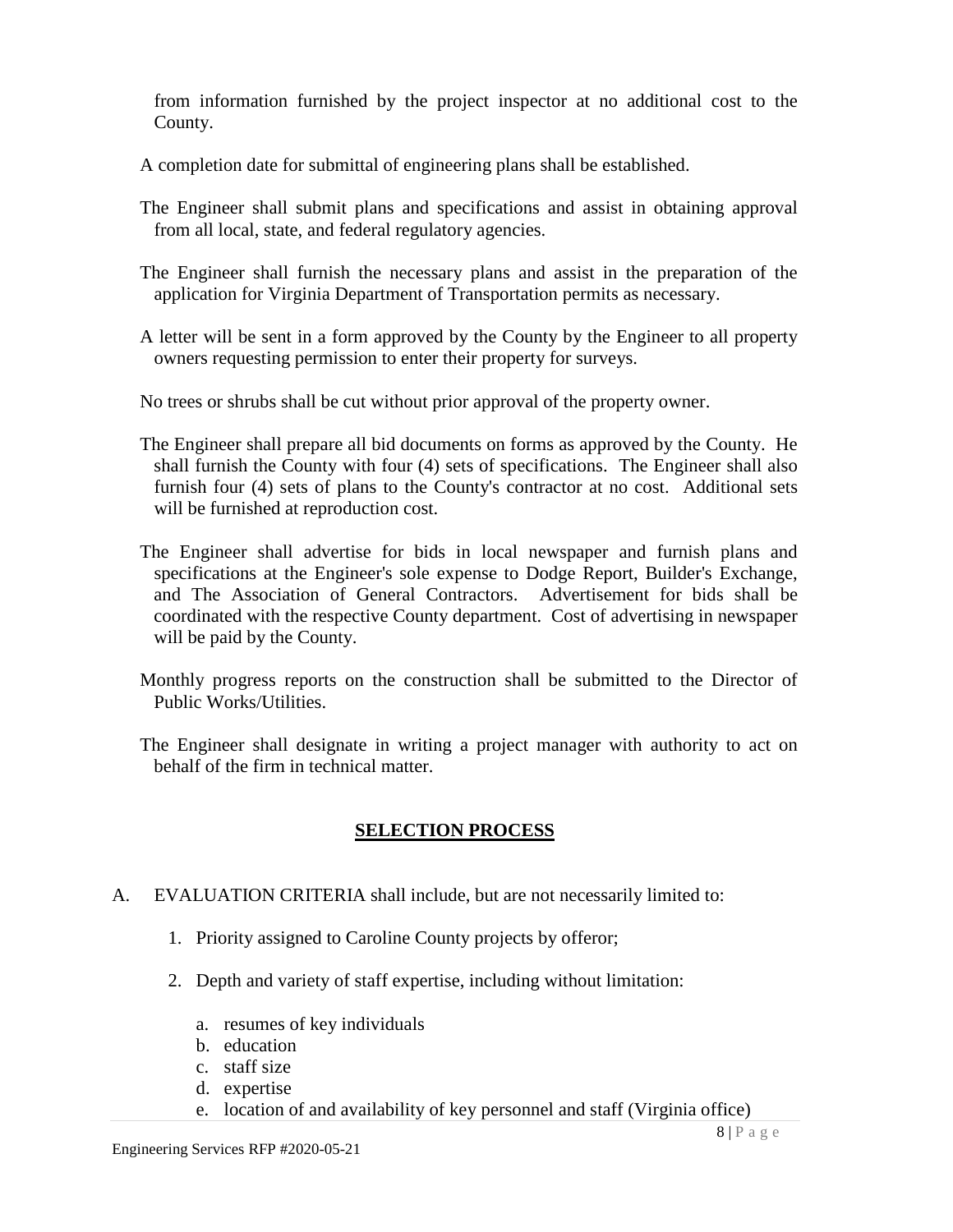- 3. Managerial capabilities:
	- a. ability to manage several projects simultaneously and expeditiously
	- b. approach to problem/task resolution
	- c. management staff and amount of direct participation
		- i. demonstrated interest of consultant
		- ii. firm's principals and direct participation in proposed projects
	- d. means of controlling project scope
	- e. evaluation techniques
	- f. data gathering methods
	- g. communication procedures
	- h. team organization and amount of experience as a team
- 4. Familiarity with federal, state and local codes, conditions, and ordinances were essential to proper performance;
- 5. Past performance record and relevant experience;
	- a. references showing names, addresses, and phone numbers (the County reserves the right to contact previous clients and inspect both on-site and design work)
	- b. quality of work, timeliness, diligence, ability to meet budget
- 6. Fiscal stability;
- 7. Overall quality of firm and proposal (includes reputation and integrity within the engineering community);
- 8. Technical capabilities
	- a. description of facilities and production capabilities
- 9. At the discussion stage, the County may discuss with the offeror non-binding estimates of total project costs, including, but not limited to, life-cycle costing and, where appropriate, non-binding estimates of price for services.

# B. SELECTION PROCEDURE

Caroline County may make final award to multiple offerors depending upon expertise of the offeror and County needs for different types of Engineering Services. Assignment of work to successful offerors shall be as previously described in the section entitled "Background Information." Selection of the successful offerors shall be as follows:

1. Offerors should make written proposals offering their qualifications and understanding of the request as presented. Proposals should be specific as to the ability to perform Engineering Services and surveying related to design and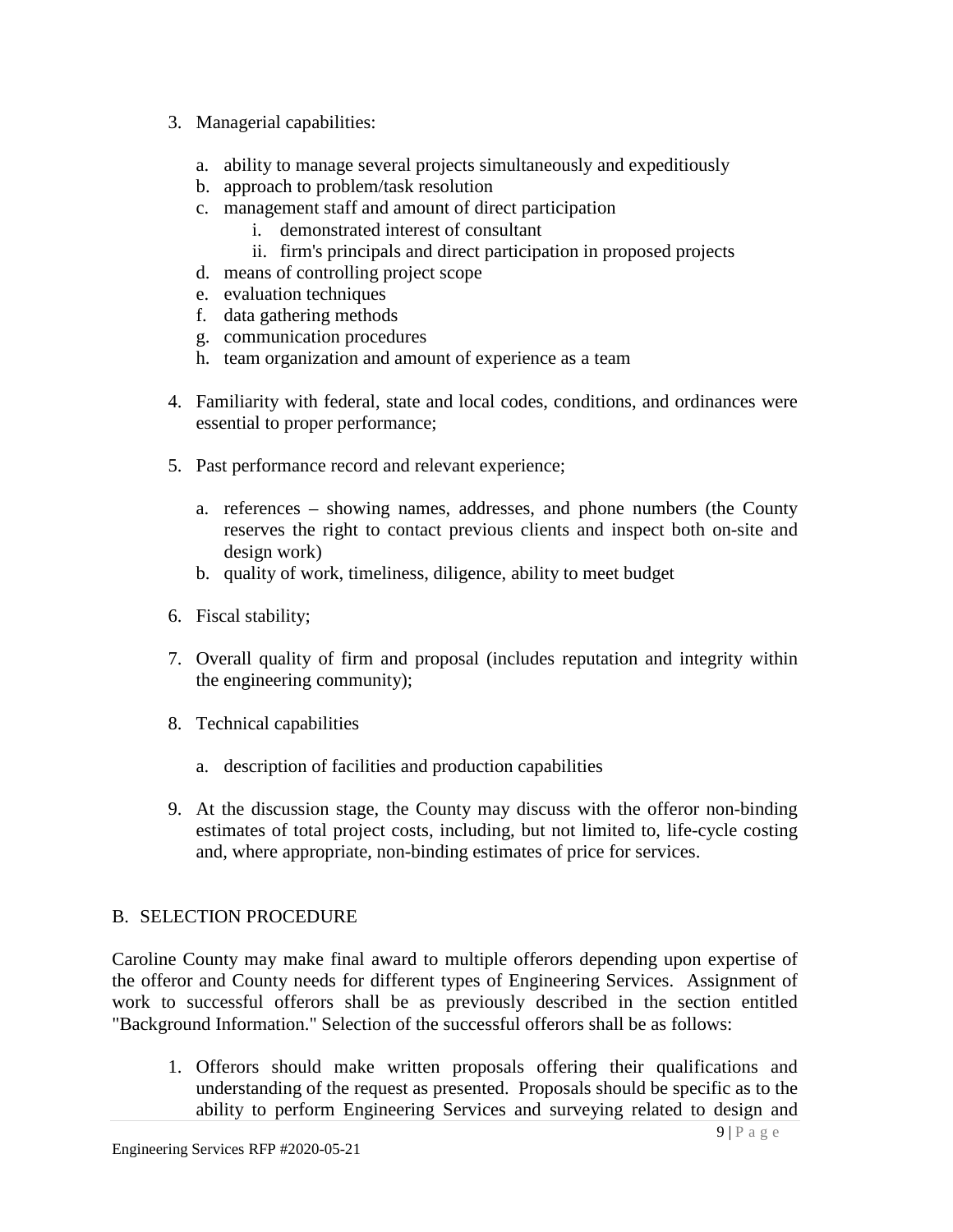operation of water and sewer, solid waste, capital projects, and other county departments.

- 2. Following evaluation of the written proposals as submitted, the County shall engage in individual discussions with the offeror or offerors deemed fully qualified, responsible, and suitable on the basis of the written proposals and with emphasis on professional competence. Such offerors shall be encouraged to elaborate on their qualifications, as well as alternative concepts, and to answer questions from evaluation team members.
- 3. Following these discussions, on the basis of the evaluation factors listed in this request and all information developed in the selection process to this point, the County shall select in the order of preference those offerors whose professional qualifications and proposed services are deemed most meritorious.
- 4. Negotiations shall then be conducted with the offeror ranked first in each category of services identified by the County as being needed. If a satisfactory contract cannot be successfully negotiated with the offeror ranked first in each such category, then negotiations with that offeror shall be formally terminated, and negotiations shall be conducted with the offeror ranked second, and so on until such a contract can be negotiated at a fair and reasonable price.

# **INFORMATION TO BE FURNISHED BY THE OFFEROR**

Offerors are to make written proposals which present the offeror's qualifications and understanding of the work to be performed. Offerors are asked to address each evaluation criterion and to be specific in presenting their qualifications. Your proposal should include all information which you consider pertinent to your qualifications for this request.

# **FURTHER INFORMATION**

All questions regarding this request should be directed, in writing, to the Director of Public Works/Utilities. Written responses from the County will be provided to all respondents to this request for proposals. The attached General Terms and Conditions are a part of this request for proposals and shall be a part of any contract awarded hereunder.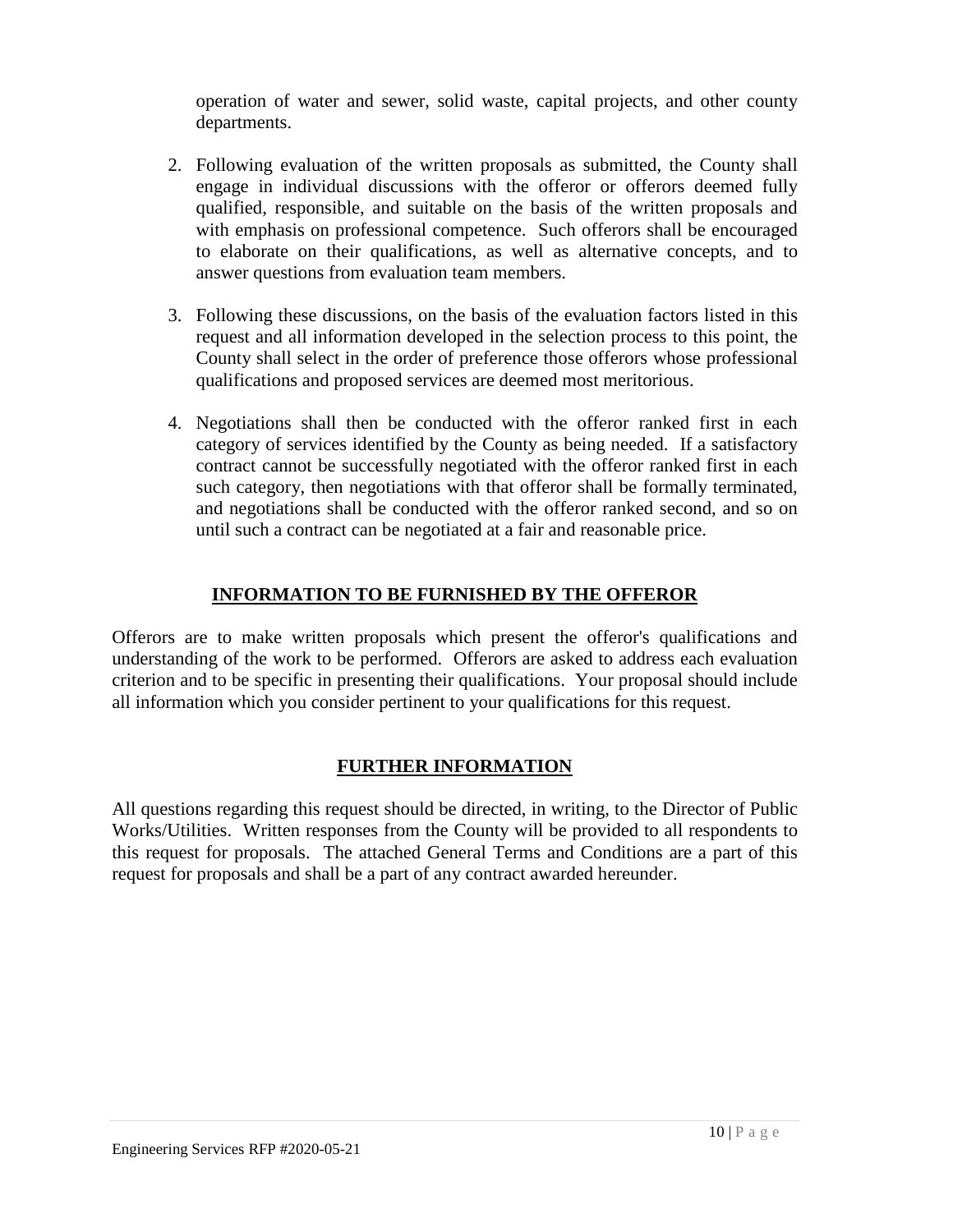# **Exhibit A**

# **General Terms and Conditions (Including Insurance and Indemnity)**

The procurement documents, including Exhibit A "General Terms and Conditions," to the Invitation for Bid, the Request for Proposal, or other Solicitation, and the response of the bidder (**the "Contractor")** will be incorporated into a resulting contract as fully and completely as if set forth in such contract in its entirety. The following are the general conditions that will apply to all procurements done by the Board of Supervisors of the County of Caroline (**the "County"**).

#### **1. General Provisions**

Nothing in any resulting contract shall be construed as authority for either party to make commitments which will bind the other party beyond the scope of service contained herein. This contract is subject to appropriations by the County.

#### **2. Laws of the Commonwealth**

- A. Procurement Act: This solicitation is subject to the provisions of the Virginia Public Procurement Act and any revisions thereto, which are hereby incorporated into this contract as appropriate.
- B. Any purchase order or contract resulting from this solicitation shall be governed in all respects, whether as to validity, construction, performance, or otherwise by the laws of the Commonwealth of Virginia as amended.
- C. The Contractor providing goods or services to the County under this contract assures the County that it is:
	- 1. Conforming to the provisions of the Civil Rights Act of 1964, as amended, the Virginia Fair Employment Contracting Act of 1975, as amended, and the Virginia Human Rights Act, as amended, where applicable;
	- 2. Not employing illegal alien workers or otherwise violating the provisions of the Immigration Reform and Control Act of 1986;
	- 3. Complying with federal, state and local laws and regulations applicable to the performance of the services procured; and
	- 4. Submitting the bid or proposal in full compliance with the Virginia Conflict of Interest Act.
- D. In every contract of over \$10,000, the Contractor agrees during the performance of this contract that:
	- 1. The Contractor (1) will not discriminate against any employee or applicant for employment because of race, religion, color, sex, disability, or national origin, except where religion, sex or national origin is a bona fide occupational qualification reasonably necessary to the normal operation of the Contractor, (2) will post in conspicuous places, available to employees and applicants for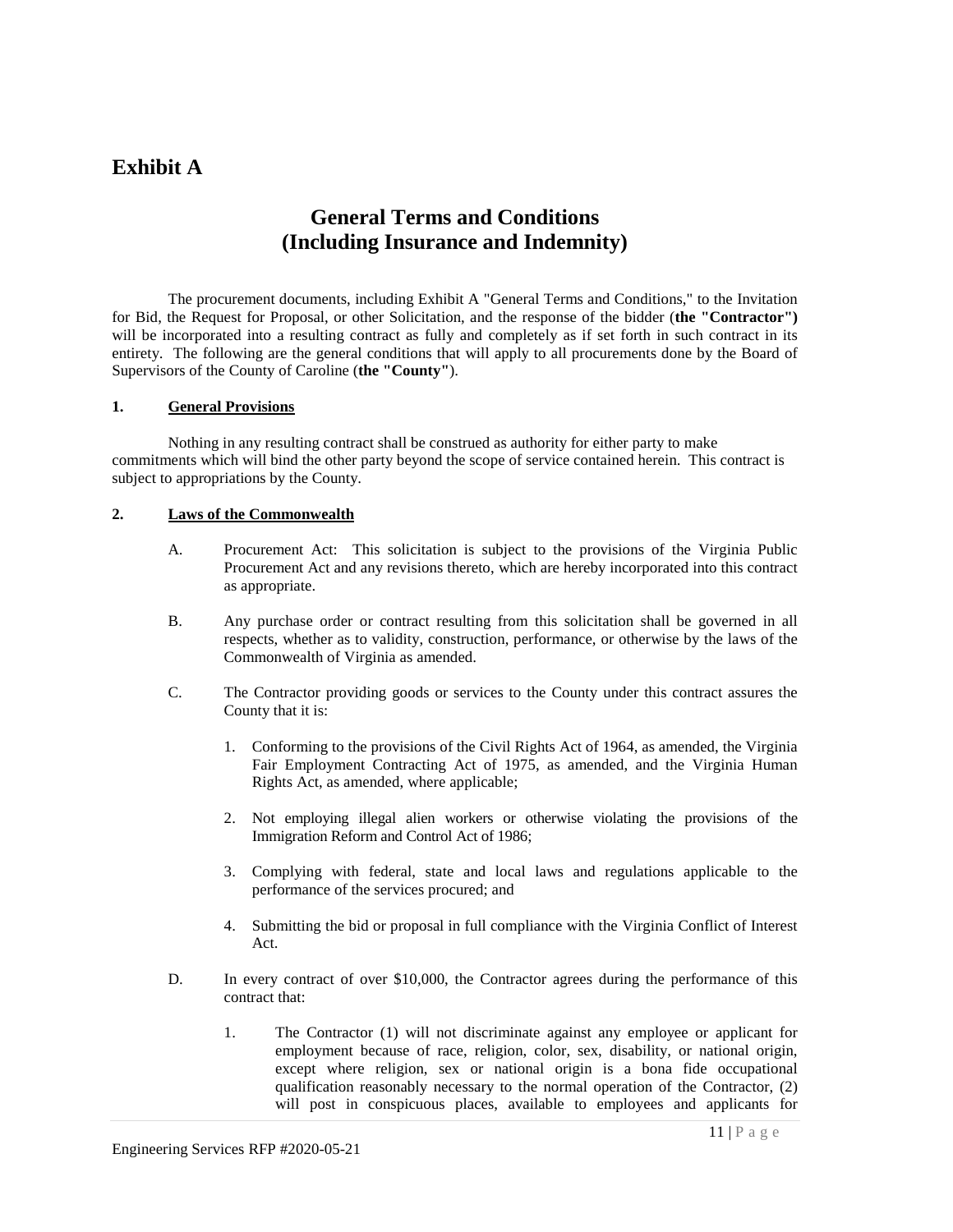employment, notices setting forth the provisions of this nondiscrimination clause, and (3) will state that the Contractor is an equal opportunity employer in all solicitations or advertisements for employees placed by or on behalf of the Contractor under this contract. All notices, advertisements, and solicitations placed in accordance with federal law, rule or regulation shall be deemed sufficient for the purpose of meeting the requirements of this section;

- 2. The Contractor will include the provisions of the foregoing subparagraph  $2.(B)(1)$ in every subcontract or purchase order under this Contract of over \$10,000 so that the provisions will be binding upon each subcontractor or vendor; and
- E. In every contract of over \$10,000, the Contractor agrees during the performance of this contract that:

The Contractor shall A) provide a drug-free workplace for its employees; B) post in conspicuous places, available to employees and applicants for employment, a statement notifying employees that the unlawful manufacture, sale, distribution, dispensation, possession, or use of a controlled substance or marijuana is prohibited in its workplace and specify the actions which will be taken against any employee for a violation; C) state in all of its solicitations or advertisements for employees that it maintains a drug-free workplace; and D) include the provisions of this subparagraph in every subcontract or purchase order of over \$10,000, so that said provisions shall be binding upon each subcontractor or vendor.

For purposes of this subparagraph, "drug-free workplace" means a site for the performance of work done in connection with a specific contract awarded to a contractor in accordance with the provisions of the Virginia Public Procurement Act, the employees of whom are prohibited from engaging in the unlawful manufacture, sale, distribution, dispensation, possession or use of any controlled substance or marijuana during the performance of the contract.

- F. In addition to the provisions contained in sub-paragraph C. pertaining to drug-free workplace, Contractor shall comply with the federal Drug-Free Workplace Act.
- G. Pursuant to Section 2.2-4343.1 of the Code of Virginia of 1950, in all invitations to bid, requests for proposals, contracts, and purchase orders, the County does not discriminate against faith-based organizations.

"Faith-based Organization" means a religious organization that is or applies to be a contractor to provide goods or services for programs funded by the block grant provided pursuant to the Personal Responsibility and Work Opportunity Reconciliation Act of 1996, P.L. 104-193.

If Contractor is a faith-based organization, then Contractor shall give to each individual who applies for or receives goods, services, or disbursements provided pursuant to this Agreement the following notice:

#### **NOTICE**

Pursuant to Section 2.2-4343.1 of the Code of Virginia of 1950, as an applicant for or recipient of goods, services, or disbursements provided pursuant to a contract between the County and a faith-based organization, you are hereby notified as follows:

**Neither the County's selection of a charitable or faith-based provider of services or the expenditure of funds under this contract is an endorsement of the provider's charitable or religious character, practices, or expression. No provider of services may discriminate against you on the basis of religion, a religious belief, or your refusal to actively participate in a religious practice. If you object to a particular provider**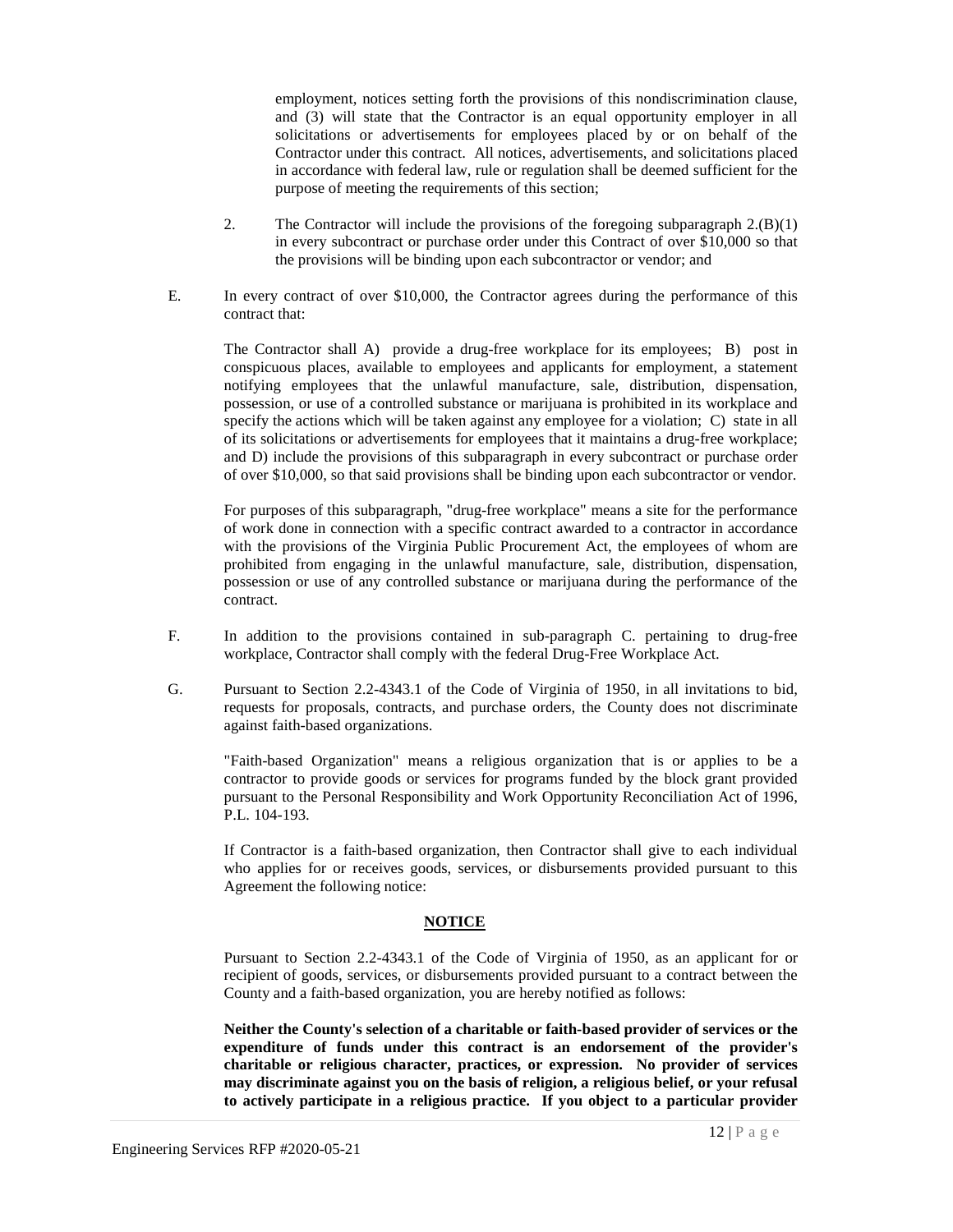**because of its religious character, you may request assignment to a different provider. If you believe that your rights have been violated, please discuss the complaint with your provider or notify the County Administrator.**

#### **3. Certifications**

By submitting their proposals, the Contractor certifies that:

- 1. The bid or offer (1) is made without prior participation, understanding, agreement, or connection with any corporation, firm or person submitting a bid/offer for the same materials, supplies, equipment, or services with respect to the allocation of the business afforded by or resulting from the acceptance of the bid or proposal, (2) is in all respects fair and without collusion or fraud, and (3) is or is intended to be competitive and free from any collusion with any person, firm or corporation;
- 2. The Contractor has not offered or received any kickback from any other bidder or Contractor, supplier, manufacturer, or subcontractor in connection with the bid/offer on this solicitation. A kickback is defined as an inducement for the award of a contract, subcontracts, or order, in the form of any payment, loan, subscription, advance, deposit of money, services or anything, present or promised, unless consideration of substantially equal or greater value is exchanged. Further, no person shall demand or receive any payment, loan, subscription, advance, and deposit of money, services or anything of value in return for an agreement not to compete on a public contract;
- 3. The Contractor is not a party to nor has he participated in nor is obligated or otherwise bound by agreement, arrangement or other understanding with any person, firm or corporation relating to the exchange of information concerning bids, prices, terms or condition upon which the contract resulting from the acceptance of his bid proposal is to be performed;
- 4. The Contractor understands that collusive bidding is a violation of the Virginia Governmental Frauds Act and federal Law, and can result in fines, prison sentences, and civil damage awards and agrees to abide by all conditions of this proposal; and
- 5. The Contractor or subcontractor has not and will not confer on any public employee having official responsibility for a procurement transaction any payment, loan, subscription, advance, deposit of money, services or anything of more than nominal value, present or promised, unless consideration of substantially equal or greater value is exchanged.

#### **4. Warranties**

Any goods or services furnished by the Contractor under the contract shall be covered by the most favorable warranties provided by the Contractor to any customer; the rights and remedies hereby provided are in addition to any and do not limit those otherwise available to the County. The Contractor agrees that if such warranties are in any respect breached, the Contractor will pay to the County the full contract price agreed to by the County to be paid for the supplies, materials, equipment or services furnished under the bid or proposal.

#### **5. Modifications, Additions or Changes**

Modifications, additions or changes to these terms and conditions may not be made except in writing and agreed to by the County; however, no fixed priced contract may be increased by more than twenty-five (25) percent of the amount of the contract or \$50,000 whichever is greater without the approval of the County. The amount of any contract may not be increased for any purpose without adequate consideration provided to the County.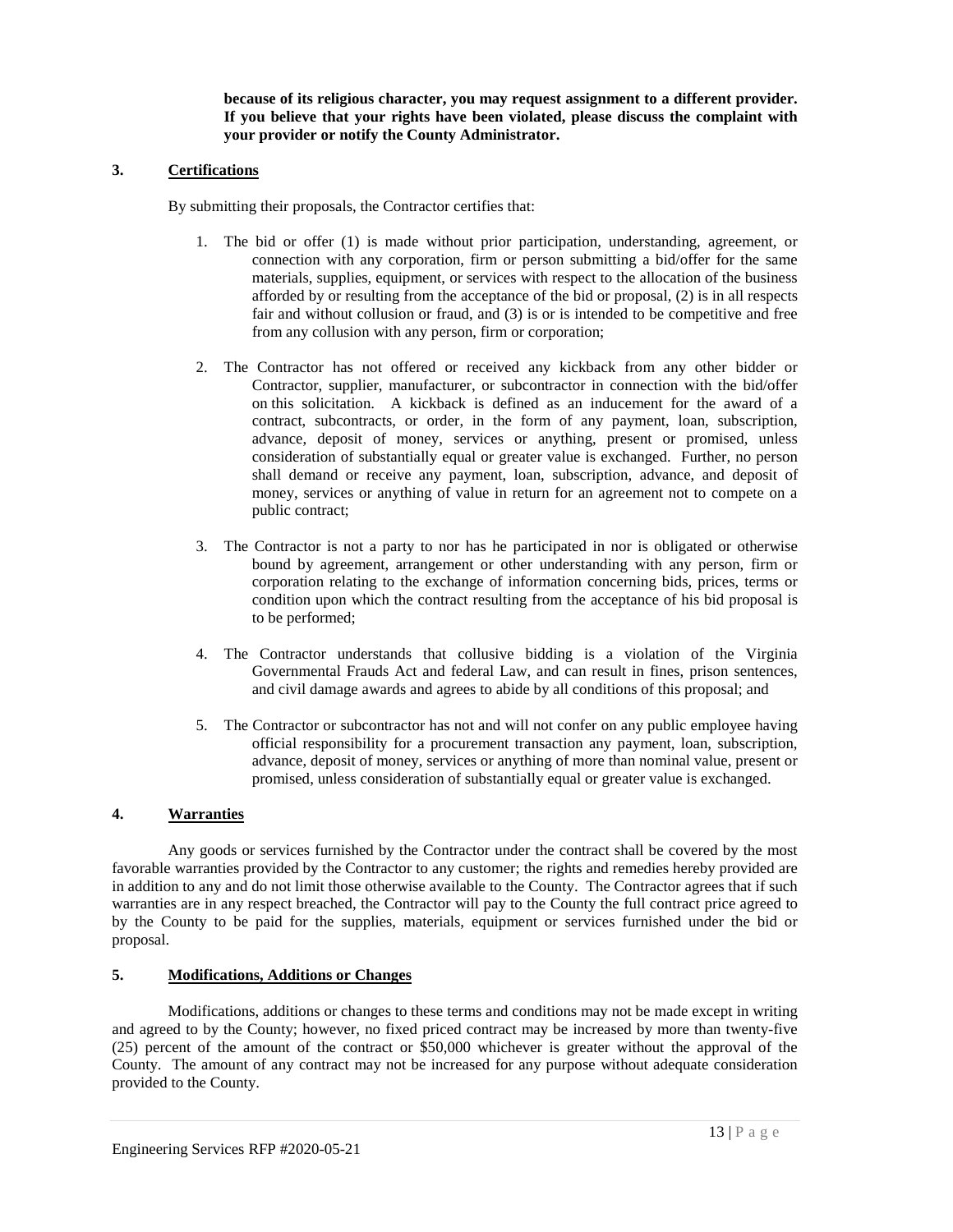#### **6. Hold Harmless**

The Contractor agrees to indemnify, defend and hold harmless the County and its officers, agents, and employees from any claims, damages and actions of any kind or nature, whether at law or in equity, arising from or caused by the use of any materials, goods, or equipment of any kind or nature furnished by the Contractor/any services of any kind or nature provided by the Contractor, provided that such liability is not attributable to the sole negligence on the part of the County or to failure of the County to use the materials, goods, or equipment in the manner outlined by the Contractor and descriptive literature or specifications submitted with the Contractor's bid.

#### **7. Assignment**

The contract may not be assigned, sublet, or transferred without the written consent of the County.

#### **8. Default**

In the case of default or breach by the Contractor or the failure of the Contractor to deliver the services in conformance with the specifications in the contract the County shall give written notice to the Contractor specifying the manner in which the contract has been breached. If the County gives such notice of breach and the Contractor has not corrected the breach within fifteen (15) days of receipt of the written notice, the County shall have the right to immediately rescind, revoke or terminate the contract and in addition to any other remedies available at law to procure such services from other sources and hold the Contractor responsible for any and all excess cost occasioned thereby.

#### **9. Audit**

The Contractor hereby agrees to retain all books, records, and other documents relative to this contract for five (5) years after final payment or after all other pending matters are closed, whichever is longer. The County and its authorized agents, state auditors, the grantor of the funds to the County, the Comptroller of Virginia or of the United States, or any of their duly authorized representatives shall have access to any books, documents, papers, and records of the Contractor which are directly pertinent to the specific contract for the purpose of making audits, examinations, excerpts or transcriptions.

#### **10. Ownership of Documents**

Any reports, studies, photographs, negatives, or other documents prepared by Contractor in the performance of its obligations under any resulting contract shall be remitted to the County by the Contractor upon completion, termination or cancellation of this Contract. Contractor shall not use, willingly allow or cause to have such materials used for any purpose other than performance of Contractor's obligations under this contract without the prior written consent of the County. The County shall own the intellectual property rights to all materials produced under this contract.

#### **11. Payment and Performance Bond**

For any Contract for construction, the amount of which exceeds \$100,000, the Contractor shall furnish to the County the bonds required under Sections 2.2-4336 and 2.2-4337 of the Code and shall otherwise fully comply with the requirements of such sections of the Code. The County reserves the right to require payment and/or performance bonds in the amount of the Contract for any other Contracts, whether or not required by such sections of the Code.

#### **12. Required Payment**

Pursuant to Section 2.2-4354 of the Code, the Contractor covenants and agrees to:

A. within seven (7) days after receipt of any amounts paid to the Contractor under the Contract, (i) pay any subcontractor for its proportionate share of the total payment received from the County attributable to the work under the Contract performed by such subcontractor, or (ii) notify the County and the subcontractor, in writing, of its intention to withhold all or a part of the subcontractor's payment and the reason therefore;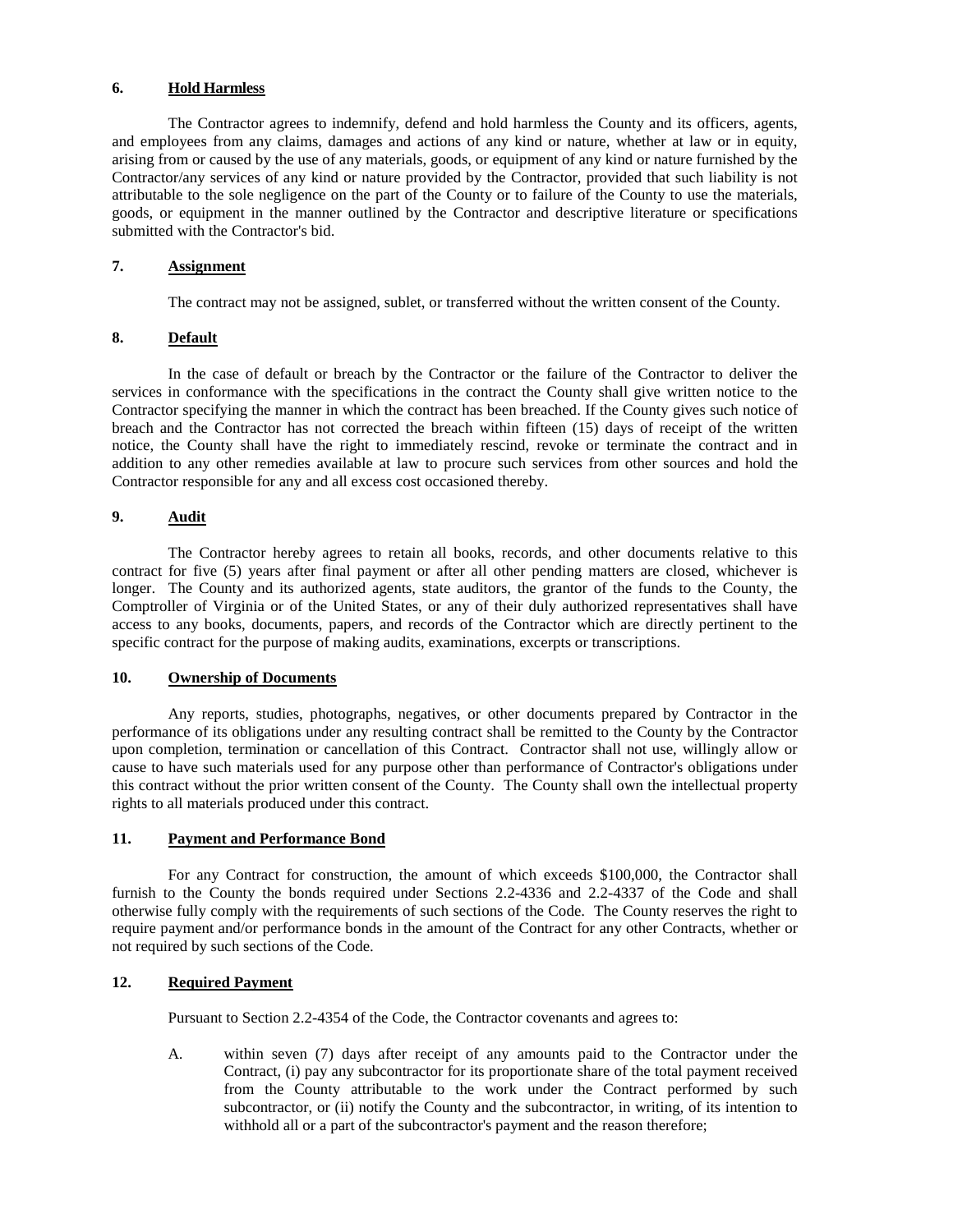- B. provide its federal employer identification number or social security number, as applicable, before any payment is made to the Contractor under the Contract; and
- C. pay interest at the legal rate or such other rate as may be agreed to in writing by the subcontractor and the Contractor on all amounts owed by the Contractor that remain unpaid after seven (7) days following receipt by the Contractor of payment from the County for work performed by the subcontractor under the Contract, except for amounts withheld pursuant to subparagraph 12a. above.
- d. Include in its contracts with any and all subcontractors the requirements of a, b, and, c above.

#### **13. Liability Coverage**

Unless otherwise expressly excepted in the procurement announcement documents prepared by the County, the Contractor shall take out and maintain during the life of the Contract such bodily injury, liability and property damage liability insurance as shall protect it and the County from claims for damages for personal injury, including death, as well as from claims for property damage, which may arise from its activities under this agreement. Such insurance shall at least have the coverages and be in the amounts set forth in section 15 "Insurance and Bond Requirements" set forth below and shall name the Board of Supervisors and the County as Additional Insureds. Such insurance must be issued by a company admitted within the Commonwealth of Virginia and with at least a Best's Key Rating of A:V1. The Contractor shall provide the County with a certificate of insurance showing such insurance to be in force and providing that the insurer shall give the County at least 30 days' notice prior to cancellation or other termination of such insurance.

#### **14. Loss or Damage in Transit**

Delivery by a contractor to a common carrier does not constitute delivery to state agencies or political subdivisions. Any claim for loss or damage incurred during delivery shall be between the contractor and the carrier. The state accepts title only when goods are received regardless of the F.O.B. point. The receiving agency will note all apparent damages in transit on the freight bill and notify the contractor. Discovery of concealed damages or loss will be reported by the receiving agency to the carrier and the contractor within seven days of receipt and prior to removal from the point of delivery if possible. The contractor shall make immediate replacement of the damaged or lost merchandise or be in default of the contract. It shall be the contractor's responsibility to file a claim against the carrier. If damage is to a small quantity, with the approval of the agency, the contractor may deduct the amount of damage or loss from his or her invoice to the agency in lieu of replacement.

#### **15. Freight**

By signing an I.F.B. the bidder certifies that the bid price(s) offered for F.O.B. destination include only the actual freight charges at the lowest and best rate and is based upon the actual weight of the goods to be shipped. Freight charges are, therefore, established for each individual purchase. If a requirement is bid F.O.B. origin, the contractor shall prepay the charges and add the amount to the invoice. A copy of the freight bill should be attached to all invoices that include freight charges. In a solicitation specifying F.O.B. origin the state will consider freight cost in the evaluation of bids.

#### **16. Termination for Default**

In case of default by a contractor for failure to deliver or perform in accordance with the contract specifications or terms and conditions, the County may procure the articles or services from other sources and hold the defaulting contractor responsible for any resulting additional purchase and administrative costs. The County will normally repurchase from the next low bidder or purchase competitively by resolicitation. If the repurchase results in increased costs to the County, a letter will be sent to the defaulted contractor required payment for additional costs. When repayment is requested, the contractor will be removed from future bidding until the repayment has occurred. Contractors shall not be liable for any excess cost if the failure to perform arises out of any act of war, order of legal authority, strikes, act of God, or other unavoidable causes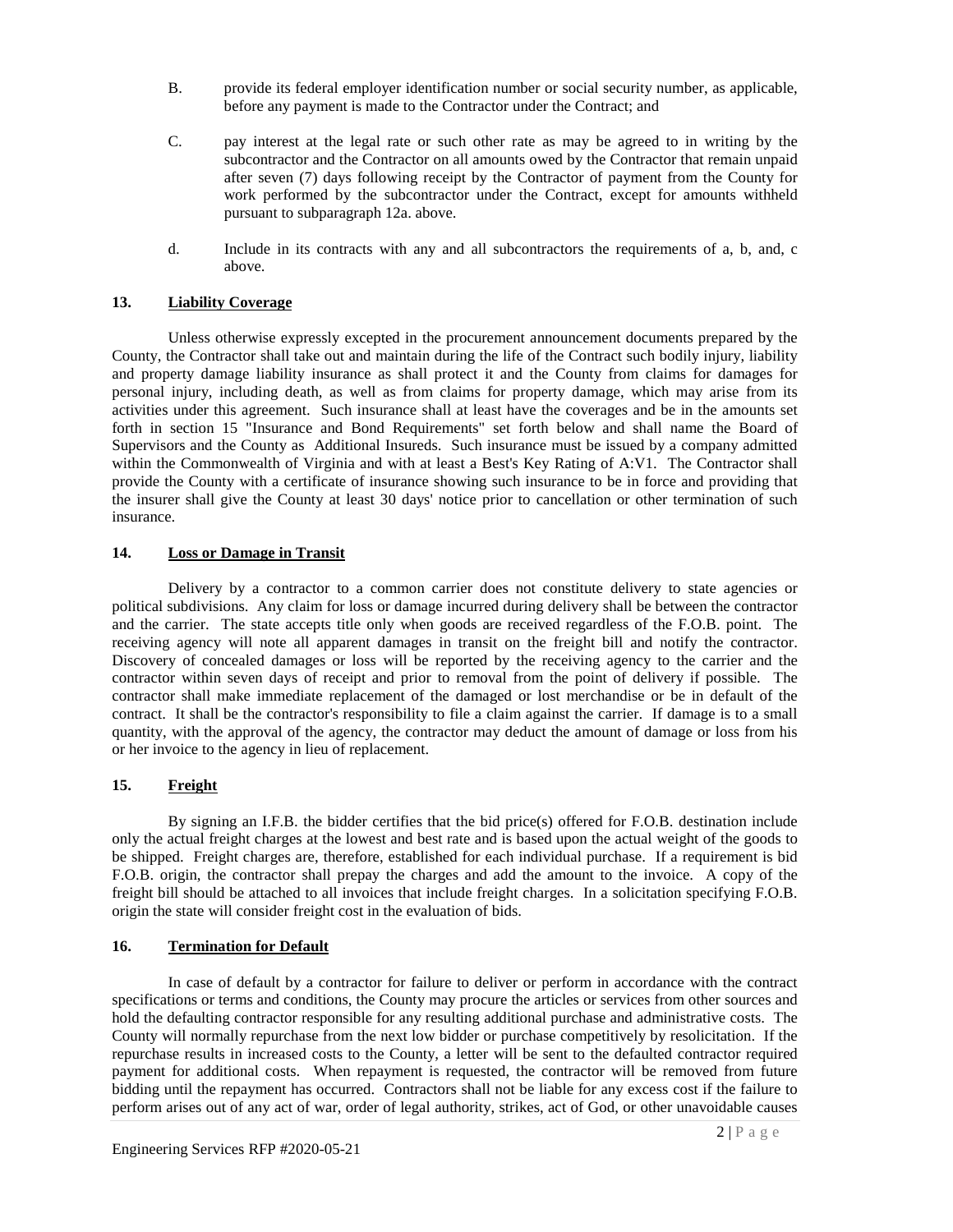not attributed to their fault or negligence. Failure of a contractor's source to deliver is generally not considered to be an unavoidable cause. The burden of proof rests with the contract.

Remainder of this page left blank.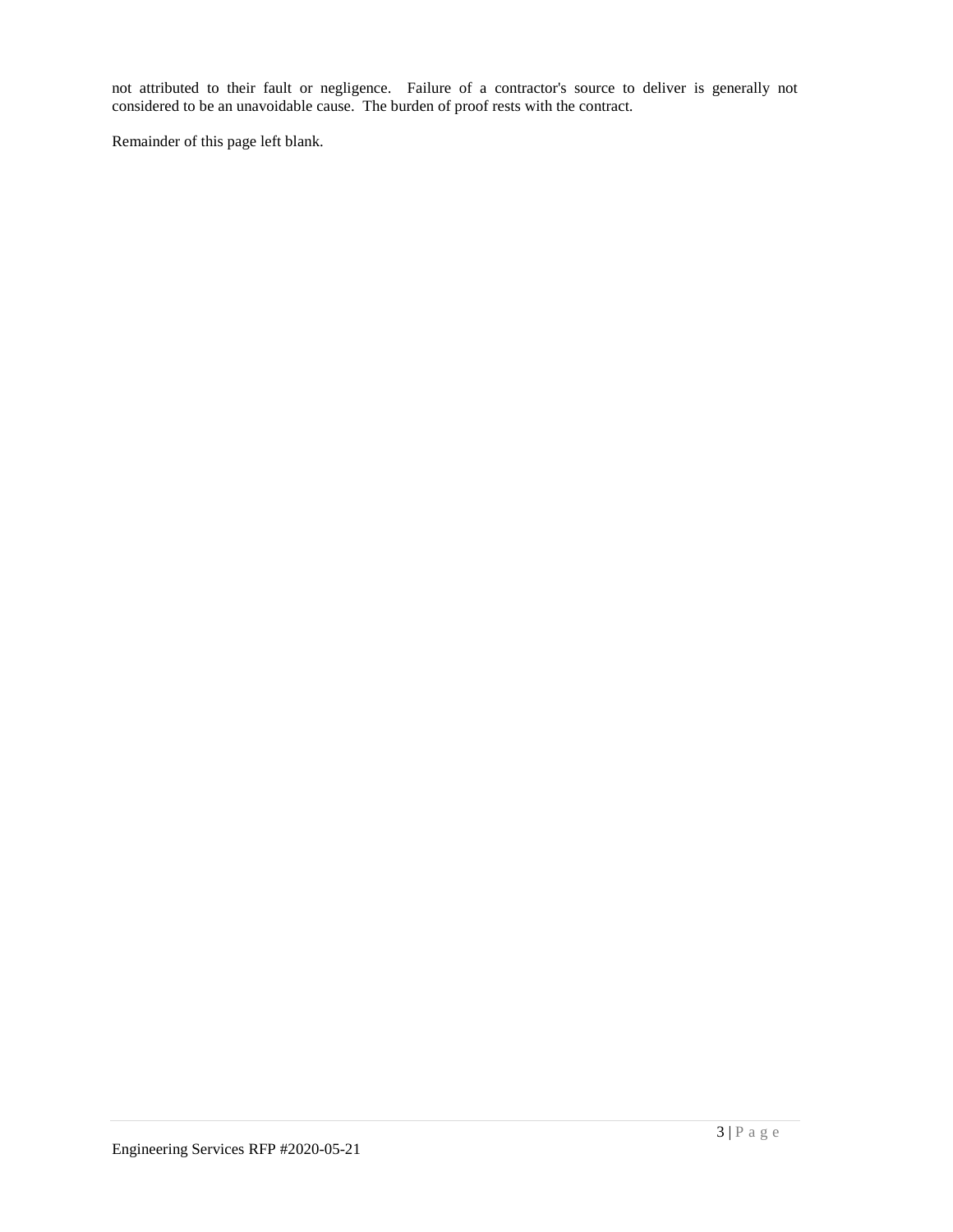#### **17. Insurance and Bond Requirements**

The Contractor shall maintain the following insurance to protect it from claims under the Workmen's Compensation Act, and from any other claims for personal injury, including death, and for damage to property that may arise from operations under the Contract, whether such operations be by itself or by any subcontractor, or anyone directly or indirectly employed by either of them.

#### **TYPE OF COVERAGE LIMITS**

Workers' Compensation and Employer's Liability including coverage under United States Longshoremen's and Harbor Worker's Act where applicable

Comprehensive General Liability endorsement coverages.

Premises – Operations Bodily Injury Liability and Property Damage Liability Combined

Including: Underground Hazard (U) Explosion and Collapse Hazard (XC)

Independent Contractors – Owner's Protective Bodily Injury Liability and Property Damage Liability Combined

Completed Operations - Products Liability Bodily Injury Liability and Property Damage Liability Combined for five (5) years after payment

Contractual Bodily Injury Liability and Property Damage Liability Combined in accordance with Agreement between Owner and Contractor Personal Injury with Employee's Exclusion C deleted

Automobile Bodily Injury Liability and Property Damage Liability Combined covering all automobiles, trucks, tractors, trailers, or other automobile equipment, whether owned, non-owned, or hired by the Contractor

Professional Liability Insurance  $$1,000,000$  Limit of Liability

Statutory, including Employer's Liability of \$100,000.00 Each Accident \$500,000.00 Disease-Policy Limit \$100,000.00 Disease-Each Employee

Including the Broad Form C.G.L.

\$500,000 Each Occurrence \$1,000,000 Aggregate

\$500,000 Each Occurrence \$1,000,000 Aggregate

\$500,000 Each Occurrence \$1,000,000 Aggregate

\$500,000 Each Occurrence \$1,000,000 Aggregate

\$1,000,000 Aggregate

\$500,000 Per Accident

Umbrella/Excess Liability  $$1,000,000$  Each Occurrence \$1,000,000 Aggregate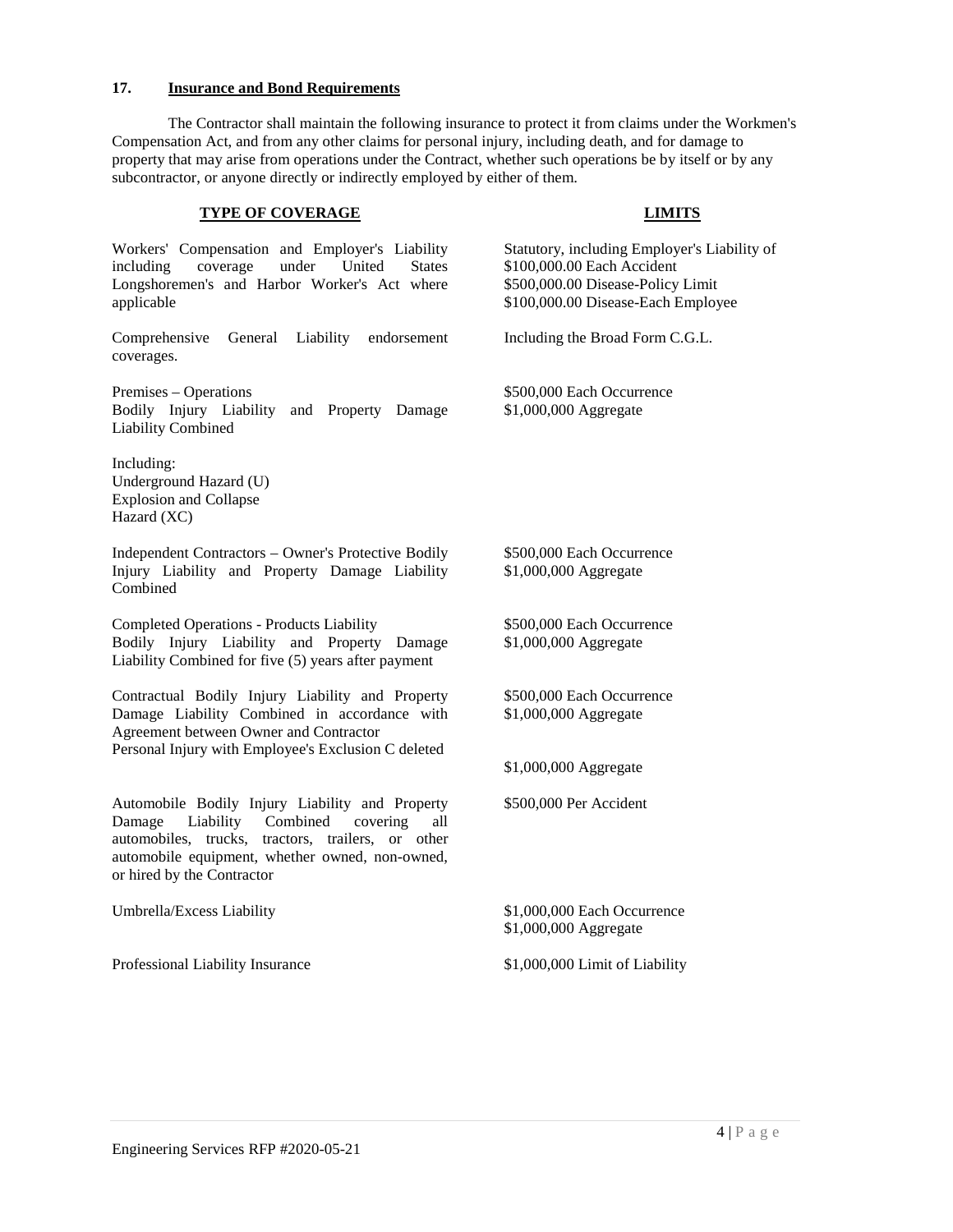1. The Contractor shall purchase and maintain insurance coverage on his tools, equipment and machinery and shall waive subrogation to the County for damage thereto.

2. The County reserves the right to require insurance of any Contractor in greater amounts provided notice of such requirements is stated in the Solicitation.

#### **18. Assignment of Contract**

The contract shall not be assignable by the Contractor in whole or in part without the written consent of the County.

#### **19. Execution**

All work performed shall be in accordance with all local, state and federal codes, laws and regulations, including but not limited to: Virginia Conflict of Interest Act, Virginia Fair Employment Contracting Act, Virginia Freedom of Information Act, Virginia Prompt Payment Act, and the Virginia Public Procurement Act.

#### 20. No Waiver

Any failure of the County to demand rigid adherence to one or more of this Agreement's provisions in the contract, on one or more occasions, shall not be construed as a waiver nor deprive the County of the right to insist upon strict compliance with the terms of this Contract. Any waiver of a term of this Contract, in whole or in part, must be in writing and signed by the party granting the waiver to be effective.

#### **21. Termination and Cancellation**

The County shall have the unilateral right to terminate this contract for default, in the event that any one or more of the following events of default occur or continue during the term of this agreement: (a) the Contractor shall fail to deliver the equipment or services required by this contract or, (b) the Contractor shall repeatedly fail to respond to request for maintenance or other services within the time limits set forth in the contract or, (c) the Contractor shall breach any of the other cures after receiving a "Show Cause Notice" identifying the failure, then providing the Contractor ten (10) days to cure the failure/nonperformance.

If the Contractor fails to answer the cure notice, or does not correct the deficiencies noted, the County may immediately terminate the agreement for default. In such event the County will only be liable for cost incurred to the date of termination. All costs of de-installation and return of the equipment will be at the Contractor's expense. The County's failure to exercise its right to terminate for default under this provision shall not be construed as a waiver of its right to terminate, rescind or revoke this contract in the event of any subsequent breach of any provisions of this agreement.

The County has the right to terminate the agreement in whole or in part of convenience and shall require no breach of contract by the offeror as a condition of termination. This right of termination for convenience may be exercised at the sole unconditional discretion of the County. If the contract is terminated in whole or in part for the convenience of the County, the Contractor shall be paid for the service done and the remaining buyout of the lease to the date of termination, but shall not be paid any other fees or lost profits.

#### **22. Work Site Damages**

Any damages, including damage to finished surfaces, resulting from the performance of this contract shall be repaired to the satisfaction of the County at the Contractor's expense.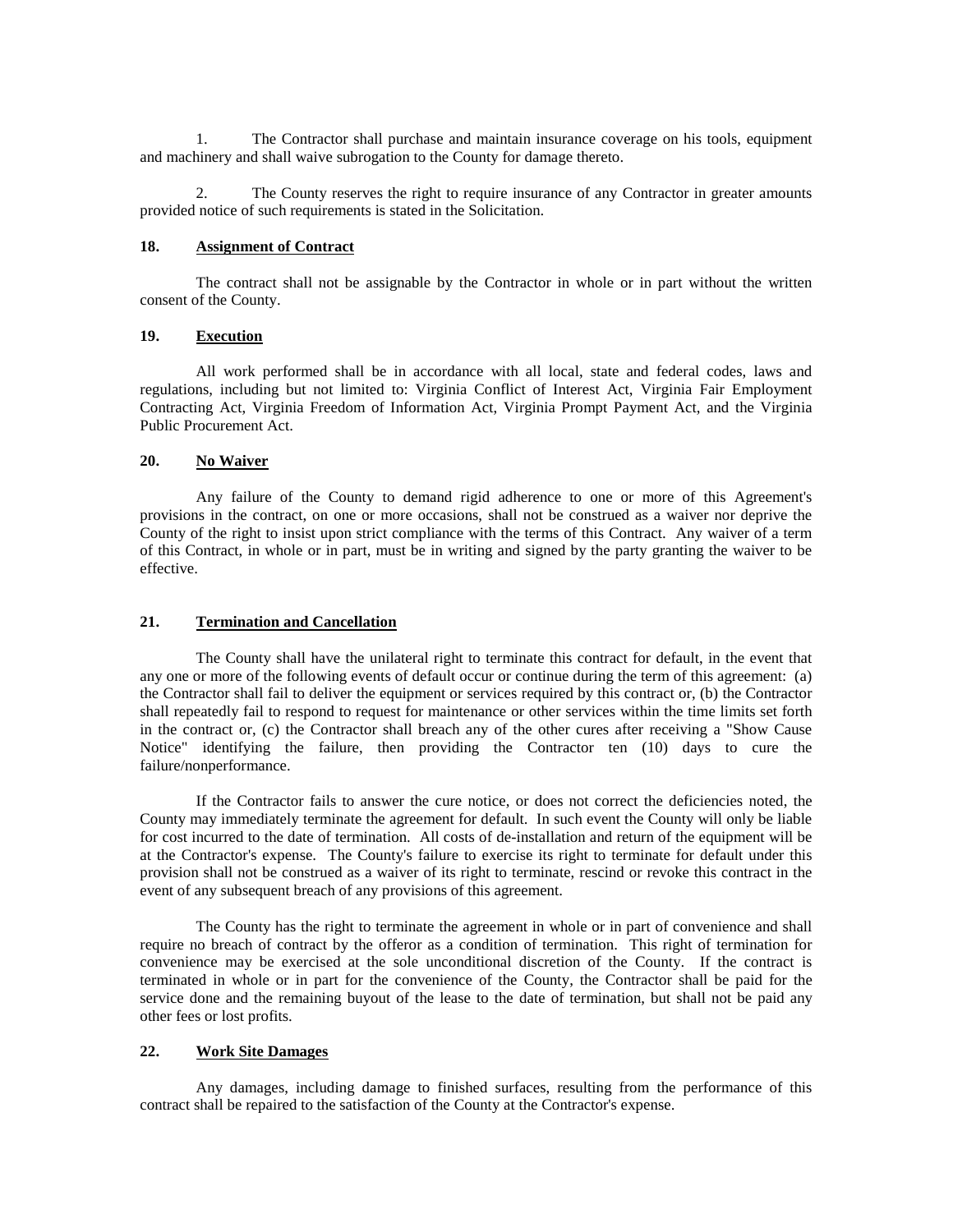#### **23. Choice of Law**

To ensure uniformity of the enforcement of this Contract, and irrespective of the fact that either of the parties now is, or may become, a resident of a different state, this Agreement shall be governed by and construed in accordance with the laws of the Commonwealth of Virginia without regard to her principles of conflicts of law.

#### **24. Forum Selection**

The parties hereby submit to the personal jurisdiction and venue of any state or federal court located within the Commonwealth of Virginia for resolution of any and all claims, causes of action or disputes arising out of or related to this Contract and agree that service by registered mail to the addresses set forth in Paragraph 20 of this Appendix shall constitute sufficient service of process for any such action. The parties further agree that any claims, causes of action or disputes arising out of, relating to or concerning this Contract shall have jurisdiction and venue only in the Circuit Court of Caroline or in the U.S. District Court, Eastern District of Virginia.

#### **25. Severability**

If any provision of this Contract is held to be illegal, invalid, or unenforceable, or is found to be against public policy for any reasons, such provision shall be fully severable and this Contract shall be construed and enforced as if such illegal, invalid, or unenforceable provision had never been part of this Contract, and the remaining provisions of this Contract shall remain in full force and effect and shall not be affected by the illegal, invalid, or unenforceable provision, or by its severance from this Contract.

#### **26. Notices**

All requests, notices and other communications required or permitted to be given under this Contract shall be in writing and delivery thereof shall be deemed to have been made when such notice shall have been either (a) duly mailed by first-class mail, postage prepaid, return receipt requested, or any comparable or superior postal or air courier service then in effect, or (b) transmitted by hand delivery, telegram, telex, telecopy or facsimile transmission, to the party entitled to receive the same at the address indicated below or at such other address as such party shall have specified by written notice to the other party. Notices to the County shall be sent to:

Mr. Charles Culley, County Administrator Caroline County P.O. Box 447 Bowling Green, VA 22427

Benjamin W. Emerson, Esquire Sands Anderson PC 1111 E. Main Street, Suite 2300 Richmond, VA 23219

#### **27. Contractual Claims Procedure**

A. Contractual claims or disputes, whether for money or other relief, except for claims or disputes exempted by law from the procedure set forth herein, shall be submitted in writing no later than sixty (60) days after final payment; provided, however, that Contractor shall give the County written notice of its intention to file a claim or dispute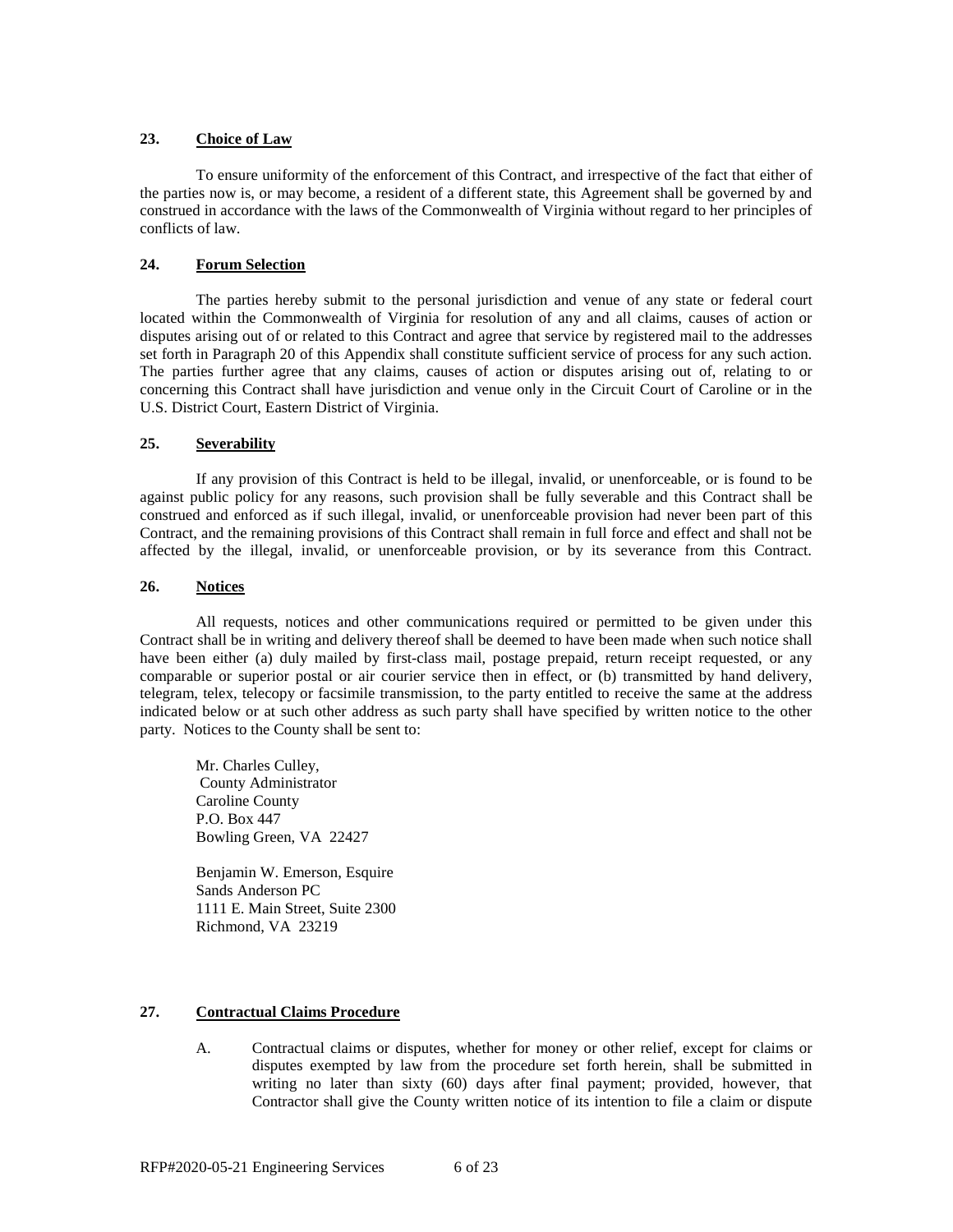within fifteen (15) days after the occurrence upon which the claim or dispute shall be based. Any written notice of Contractor's intention to file such a claim or dispute need not detail the amount of the claim, but shall state the facts and/or issues relating to the claim in sufficient detail to identify the claim, together with its character and scope. Whether or not Contractor files such written notice, Contractor shall proceed with the work as directed. If Contractor fails to make its claim or dispute, or fails to give notice of its intention to do so as provided herein, then such claim or dispute shall be deemed forfeited.

- B. The County, upon receipt of a detailed claim, may at any time render its decision and shall render such decision within one hundred twenty (120) days of final payment. Each such decision rendered shall be forwarded to the Contractor by written notice.
- C. If the Contractor disagrees with the decision of the County concerning any pending claim, the Contractor shall promptly notify the County by written notice that the Contractor is proceeding with the work under protest. Any claim not resolved, whether by failure of the Contractor to accept the decision of the County or under a written notice of Contractor's intention to file a claim or a detailed claim not acted upon by the governing body of the County, shall be specifically exempt by the Contractor from payment request, whether progress or final. Pendency of claims shall not delay payment of amounts agreed due in the final payment.
- D. The decision on contractual claims by the governing body of the County shall be final and conclusive unless the Contractor appeals within six months of the date of the final decision on the claim by instituting legal action in the appropriate circuit court.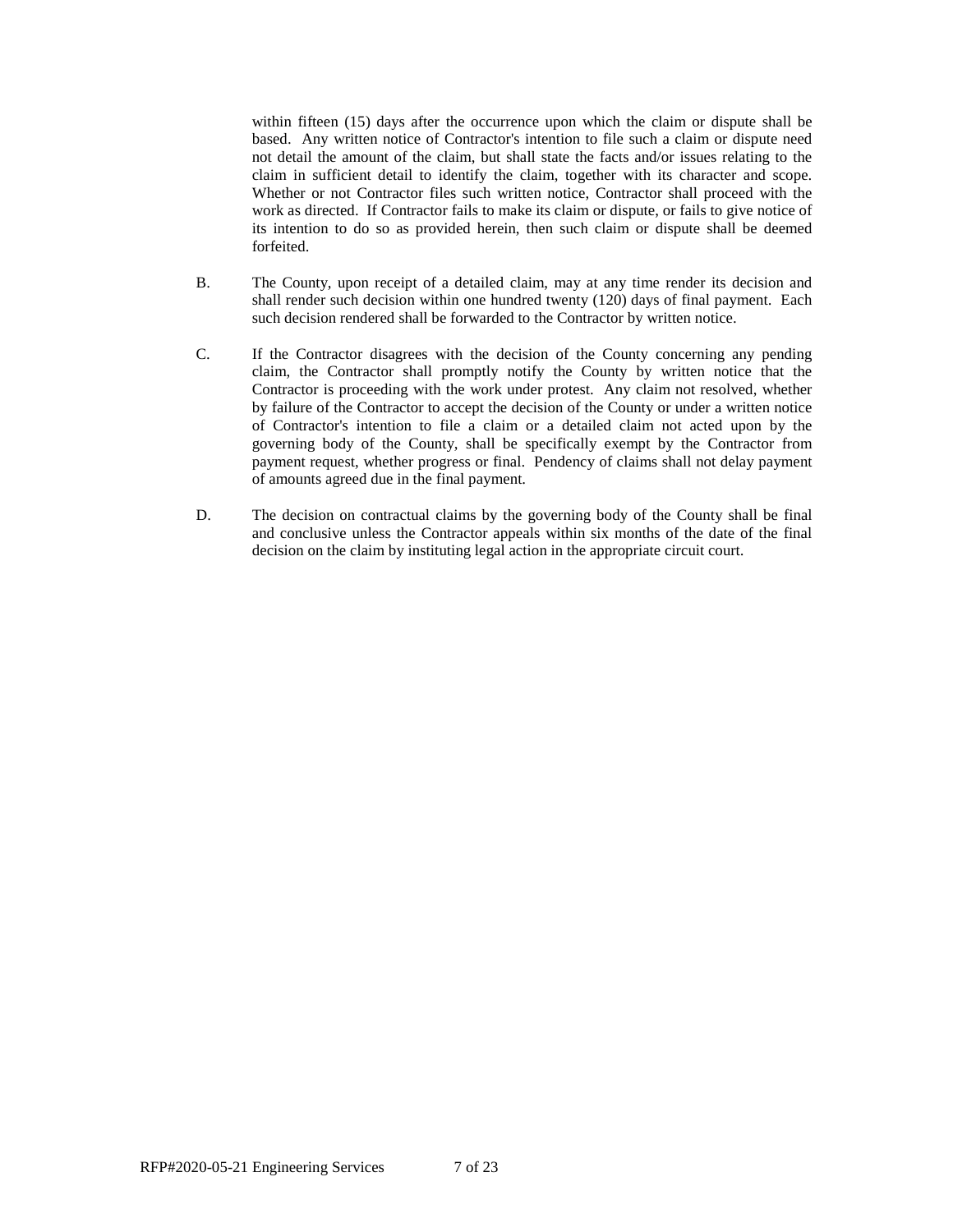### **ATTACHMENT A**

#### **PROPOSAL SIGNATURE SHEET Page 1 of 2**

My signature certifies that the proposal as submitted complies with all requirements specified in this Request for Proposal ("R.F.P.").

My signature also certifies that by submitting a proposal in response to this R.F.P., the Offeror represents that in the preparation and submission of this proposal, the Offeror did not, either directly or indirectly, enter into any combination or arrangement with any person or business entity, or enter into any agreement, participate in any collusion, or otherwise take any action in the restraining of free, competitive bidding in violation of the Sherman Act (15 U.S.C. Section 1) or Sections 59.1-9.1 through 59.1-9.17 or Sections 59.1-68.6 through 59.1-68.8 of the Code of Virginia.

I hereby certify that I am authorized to sign as a legal representative for the business entity submitting this proposal.

| LEGAL NAME OF OFFEROR (DO NOT USE TRADE NAME): |
|------------------------------------------------|
|                                                |
| <b>ADDRESS:</b>                                |
|                                                |
|                                                |
| <b>SIGNATURE:</b>                              |
| NAME OF PERSON SIGNING (print):                |
| TITLE:                                         |
| TELEPHONE:                                     |
| FAX:                                           |
| <b>E-MAIL ADDRESS:</b>                         |
| DATE:                                          |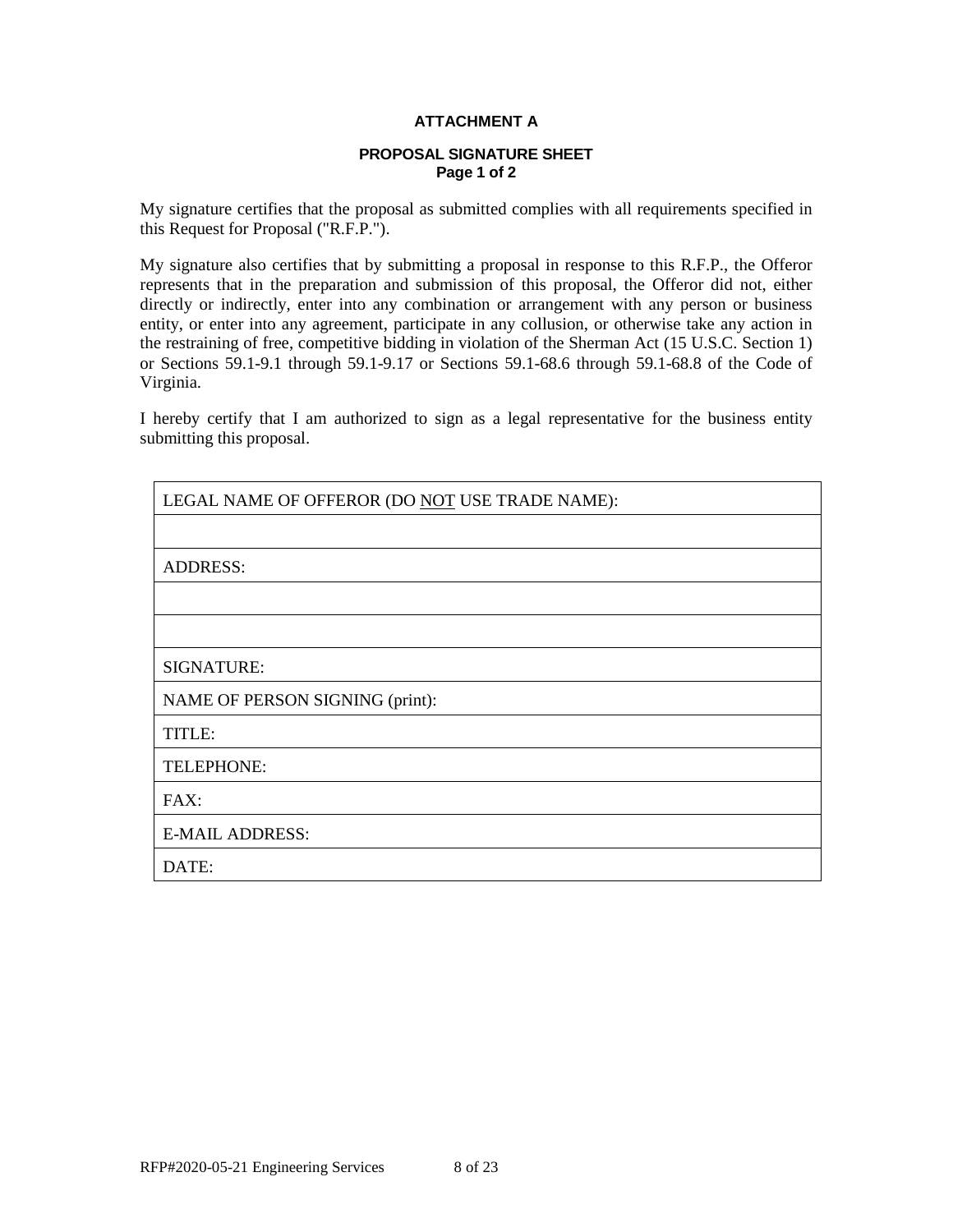#### **ATTACHMENT A**

#### **PROPOSAL SIGNATURE SHEET Page 2 of 2**

**Company Legal Name:** \_\_\_\_\_\_\_\_\_\_\_\_\_\_\_\_\_\_\_\_\_\_\_\_\_\_\_\_\_\_\_\_\_\_\_\_\_\_

#### **PLEASE SPECIFY YOUR BUSINESS CATEGORY BY CHECKING THE APPROPRIATE BOX(E.S.) BELOW.**

**(Check all that apply.)**

 **SMALL BUSINESS**

 **WOMEN-OWNED BUSINESS**

 **MINORITY-OWNED BUSINESS**

 **SERVICE-DISABLED VETERAN**

 **EMPLOYMENT SERVICES ORGANIZATION**

 **NON-SWaM (Not Small, Women-owned or Minority-owned)**

**SUPPLIER REGISTRATION** – The County of Caroline encourages all suppliers interested in doing business with the County to register with eVA, the Commonwealth of Virginia's electronic procurement portal[, http://eva.virginia.gov.](http://eva.virginia.gov/)

eVA Registered?  $\Box$  **Yes**  $\Box$  **No** 

**If certified by the Virginia Minority Business Enterprises (DMBE), provide DMBE certification number and expiration date.**

**NUMBER DATE**

#### **DEFINITIONS**

For the purpose of determining the appropriate business category, the following definitions apply:

"Small business" means a business, independently owned and controlled by one or more individuals who are U.S. citizens or legal resident aliens, and together with affiliates, has 250 or fewer employees, or annual gross receipts of \$10 million or less averaged over the previous three years. One or more of the individual owners shall control both the management and daily business operations of the small business.

"Women-owned business" means a business that is at least 51 percent owned by one or more women who are U.S. citizens or legal resident aliens, or in the case of a corporation, partnership, or limited liability company or other entity, at least 51 percent of the equity ownership interest is owned by one or more women who are U.S. citizens or legal resident aliens, and both the management and daily business operations are controlled by one or more women.

"Minority-owned business" means a business that is at least 51 percent owned by one or more minority individuals who are U.S. citizens or legal resident aliens, or in the case of a corporation, partnership, or limited liability company or other entity, at least 51 percent of the equity ownership interest in the corporation, partnership, or limited liability company or other entity is owned by one or more minority individuals who are U.S. citizens or legal resident aliens, and both the management and daily business operations are controlled by one or more minority individuals.

**"Minority individual"** means an individual who is a citizen of the United States or a legal resident alien and who satisfies one or more of the following definitions:

1. "African American" means a person having origins in any of the original peoples of Africa and who is regarded as such by the community of which this person claims to be a part.

2. "Asian American" means a person having origins in any of the original peoples of the Far East, Southeast Asia, the Indian subcontinent, or the Pacific Islands, including but not limited to Japan, China, Vietnam, Samoa, Laos, Cambodia, Taiwan, Northern Mariana Islands, the Philippines, a U.S. territory of the Pacific, India, Pakistan, Bangladesh, or Sri Lanka and who is regarded as such by the community of which this person claims to be a part.

3. "Hispanic American" means a person having origins in any of the Spanish-speaking peoples of Mexico, South or Central America, or the Caribbean Islands or other Spanish or Portuguese cultures and who is regarded as such by the community of which this person claims to be a part.

4. "Native American" means a person having origins in any of the original peoples of North America and who is regarded as such by the community of which this person claims to be a part or who is recognized by a tribal organization.

"Service disabled veteran business" means a business that is at least 51 percent owned by one or more service disabled veterans or, in the case of a corporation, partnership, or limited liability company or other entity, at least 51 percent of the equity ownership interest in the corporation, partnership, or limited liability company or other entity is owned by one or more individuals who are service disabled veterans and both the management and daily business operations are controlled by one or more individuals who are service disabled veterans.

**"Service disabled veteran"** means a veteran who (i) served on active duty in the United States military ground, naval, or air service, (ii) was discharged or released under conditions other than dishonorable, and (iii) has a service-connected disability rating fixed by the United States Department of Veterans Affairs.

"Employment services organization" means an organization that provides community-based employment services to individuals with disabilities that is an approved Commission on Accreditation of Rehabilitation Facilities (CARF) accredited vendor of the Department of Aging and Rehabilitative Services.